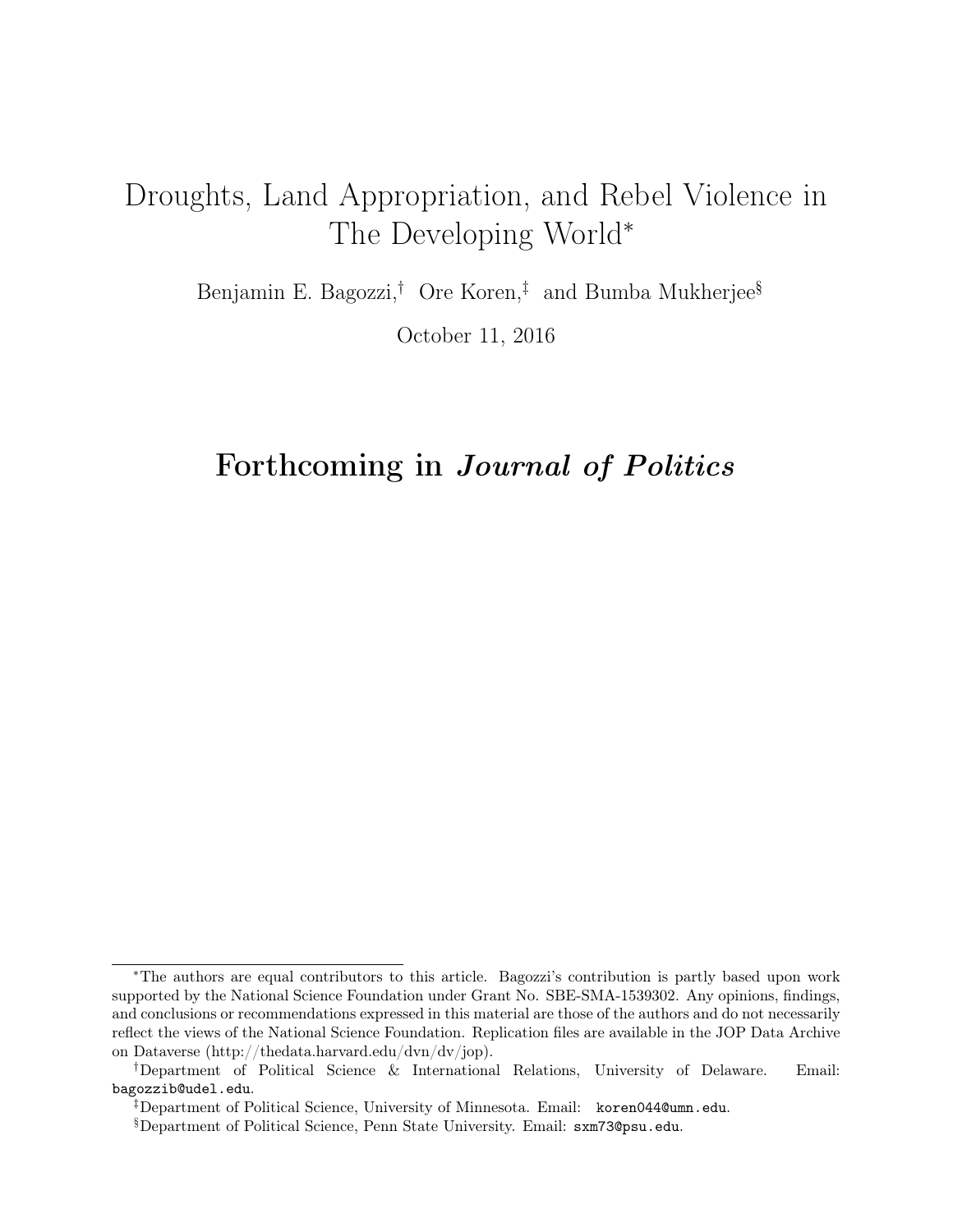#### Abstract

Scholars note that rebel atrocities against civilians often arise within rural areas in the developing world. This characterization is not far-fetched, and recent data show that rebel atrocities do predominately occur within rural agricultural regions. Yet, the frequency of such incidents also varies substantially across different agricultural regions and years. What accounts for this observed variation in rebel-perpetrated atrocities against civilians within agricultural areas in developing countries? We develop a formal model to address this question, which contends that severe droughts can decrease food availability, prompting civilians to allocate food for immediate consumption and become increasingly willing to defend their diminishing supplies against rebels. This leads rebels to preempt the civilians' defensive efforts by committing atrocities, which forcibly separate civilians from their lands and food stockpiles. In empirically testing this hypothesis at the sub-national level across the developing world, we find robust support for our game-theoretic model's predictions.

Keywords: Droughts, Atrocities, Civil War, Rebel Violence, Croplands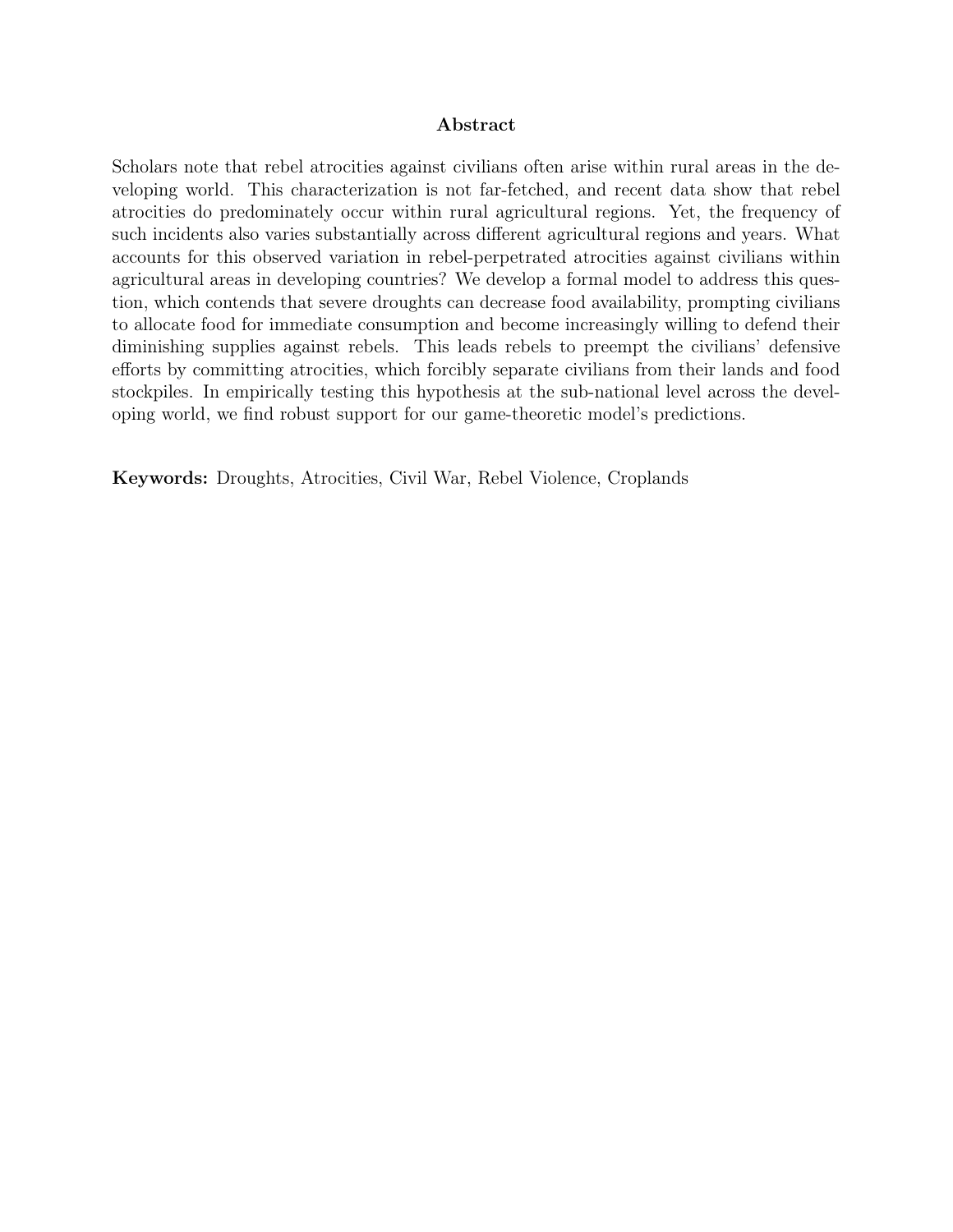The killing of civilians by armed combatants—which when done intentionally for political motives we term "atrocities"—is widely considered to be one of the most pernicious attributes of modern warfare. It is therefore not surprising that researchers extensively analyzed the potential determinants of this violence within the context of civil conflicts (e.g., Azam and Hoeffler, 2002; Kalyvas, 2006; Wood, 2010; Fjelde and Hultman, 2014). Building upon this body of research, our paper focuses on one key mechanism that we believe may drive rebel groups to perpetrate violence against civilians within rural regions across the developing world: severe droughts. Understanding these dynamics is important given that micro-level evidence (presented below) reveals that atrocities are often committed by rebel groups in rural regions where local food production is more susceptible to the negative effects of drought.

Scholars of rebel violence have used a variety of different approaches to evaluate their theories, including country-year or conflict-year data (Azam and Hoeffler, 2002; Eck and Hultman, 2007), carefully designed case studies (e.g. Kalyvas, 2006; Weinstein, 2007), and grid-cell data from Africa (Fjelde and Hultman, 2014; Wood and Sullivan, 2015). Yet, despite these important contributions, the effect of food production shocks on rebel groups' strategic incentives to victimize civilians has not been carefully analyzed. This is surprising as empirical evidence suggests that rebel violence against civilians tends to concentrate not only in rural areas, as current theories might predict, but specifically in areas that produce food for proximate consumption. Indeed, a close examination of a *global sample* of newly released data on rebel atrocities at the disaggregated within-country "grid-cell year" level  $(PITF, 2009)$ ,<sup>1</sup> which also includes rebel atrocities in locations not currently experiencing active fighting between rebels and government forces, reveals two intriguing details that current theories of rebel violence do not adequately explain. Rebel-perpetrated atrocities in the developing world (i) predominately arise not only in rural regions, but in agricultural areas specifically (99.6% of all incidents); and (ii) often occur during periods that do not experience active fighting between rebels and government forces within these same agricultural regions (26.4% of all incidents). This evidence suggests that a critical component is missing from

<sup>&</sup>lt;sup>1</sup>I.e., "cells" of approximately 55km x 55km around the equator (Tollefsen et al., 2012).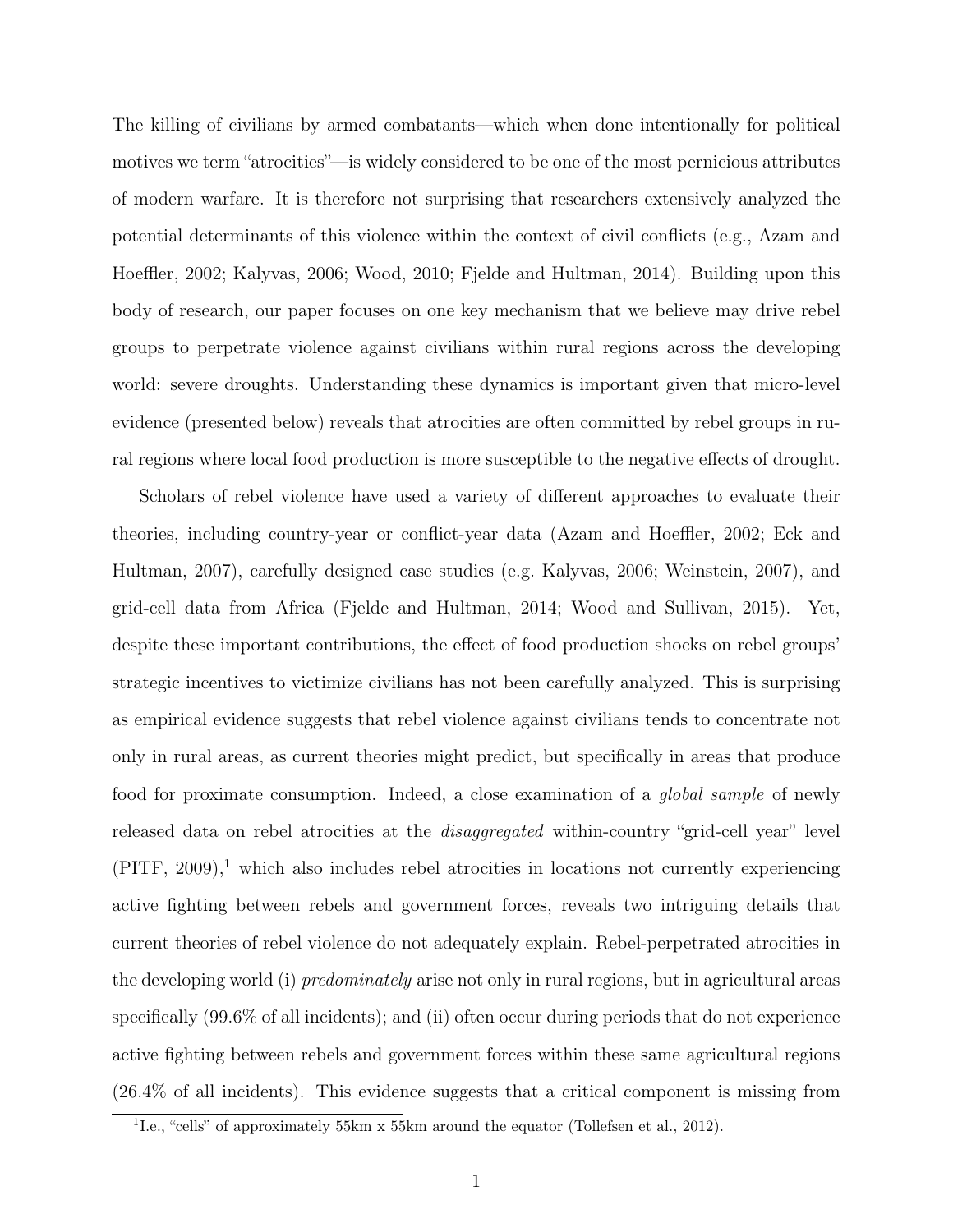our understanding of strategic rebel violence: rebel groups' reliance upon local agricultural resources for their operations and survival. Anecdotal evidence supports this interpretation. For instance, Naxalite rebels in the Bastar, India used violence to expropriate food supplies from the local population during 2004, a year with exceptionally low food production, but did not do so in other years with more abundant food production (Gregory, 2013; Singh, 2006). We argue that this spatiotemporal variation in atrocities is a symptom of one specific, yet understudied, incentive for rebel violence: guaranteeing food security in response to food production shocks.

More specifically, the global grid-cell variation and anecdotal examples discussed above lead to two important and related questions explored here: What drives rebel groups to commit atrocities against civilians as a result of food security concerns in agricultural regions? More broadly, what accounts for the observed variation in the frequency of atrocities committed by rebels across agricultural areas in developing countries? To answer these questions, we develop a game-theoretic model that analyzes strategic interaction between two players: (i) a rebel group and (ii) a group of civilians that reside and work in a region where agricultural (food) production is the main source of income and sustenance. This model thus examines an important dynamic that to our knowledge has not received sufficient attention in extant research, namely, the "strategic competition" over croplands between the rebel group and civilians who farm the land to produce food.

We explain rebel violence against civilians by modeling atrocities as a rationally employed "eviction strategy" under the straining conditions of drought. Treating drought as a causal mechanism for violence has precedence in studies of conflict (e.g., Burke et al., 2009), but has not yet been applied to the empirical study of atrocities. Building on this premise, we examine how severe droughts, which have substantial negative effects on cropland production in developing countries where they commonly occur, affect the strategic calculi of both (i) rebels, and (ii) the civilian population. Our formal model posits that severe droughts diminish agricultural resources, which in turn increases the rebels' incentives to seize food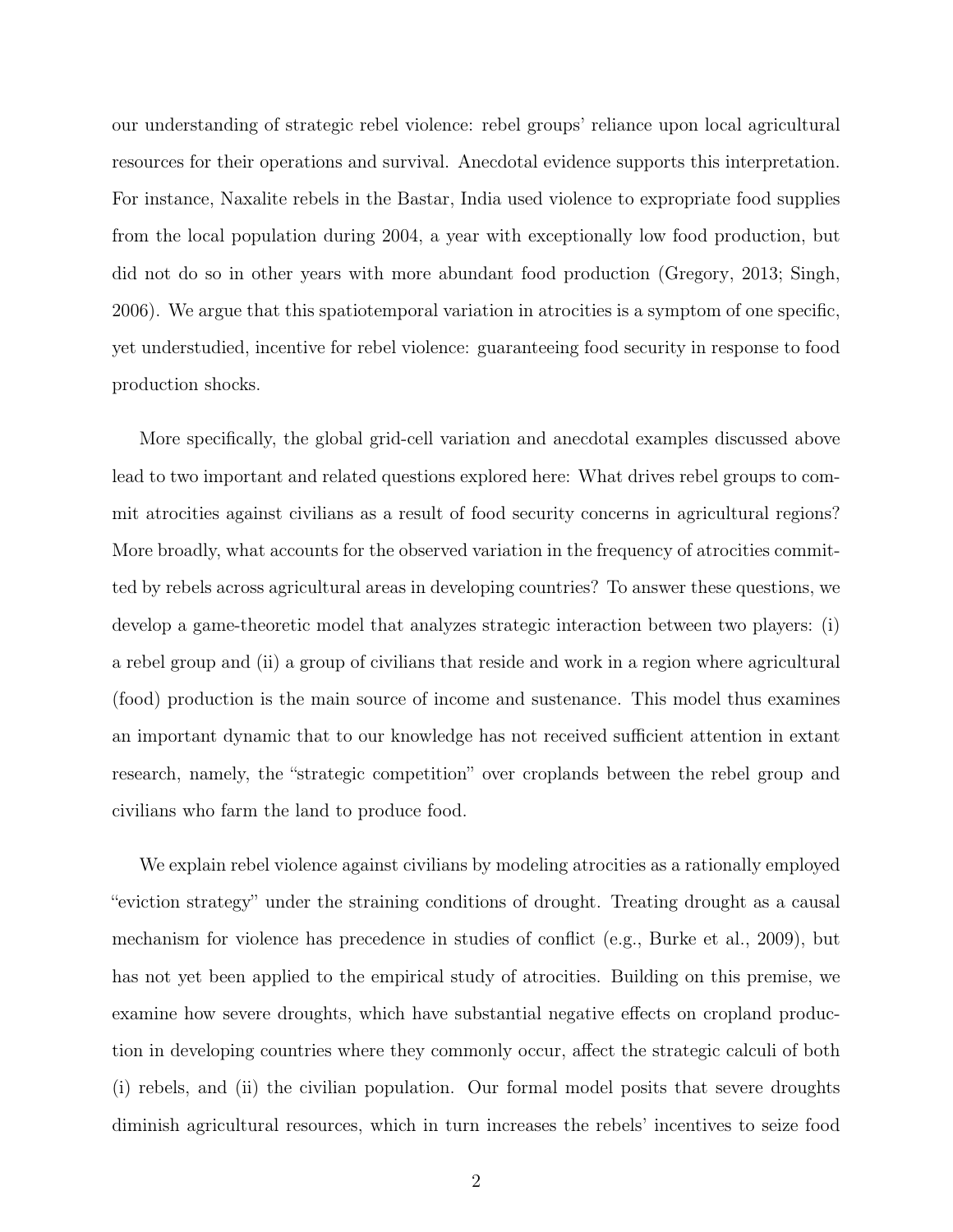resources and the civilians' incentives to defend their dwindling food supplies. In equilibrium, the rebels expect that over time seizing agricultural resources may become too costly. This compels them to *preempt* defensive efforts by using atrocities as a strategy to forcibly evict the civilians from their homes and croplands, as atrocities compel civilians to flee their lands or otherwise give up agricultural resources. We broadly evaluate these expectations by examining agricultural production and violence in Thailand and India; and then empirically validate these contentions using spatially disaggregated atrocities data for the entire developing world.

Our focus on strategic interaction between rebels and civilians during times of drought makes several contributions to the literature. First, our formal model explains why rebels in developing countries often commit atrocities against civilians not only in the countryside—as current theories (e.g., Kalyvas, 2006; Weinstein, 2007) may predict—but specifically in "croplands," where agriculture (i.e., food production) is the main source of income and consumption. In treating cropland as a vital natural resource, we uncover an important mechanism that explains why violence against civilians is more likely in the countryside: production and consumption of agricultural produce. This treatment of cropland as a natural resource is consistent with Wood's findings that some rebels "engage in violence against civilians...to acquire necessary resources and prevent collaboration with government forces" (2010, 612); and with Weinstein's contention that violence may occur "|w|here groups lack economic endowments, [and] rebel leaders can promise to provide private rewards expecting that the group will gain access to material resources at some point" (2005, 605). Our drought-based theory also relates to research showing that asymmetric reductions in rebel capabilities, for example via military interventions (Wood, Kathman and Gent, 2012), lead rebels to pursue violence against civilians; Hultman's (2007) finding that battlefield losses compel rebels to commit violence against civilians; and finally to past characterizations of atrocities as arising due to civilians' control over agricultural lands and the disconnect that this causes between these civilians and invading rebel movements (Mkandawire, 2002).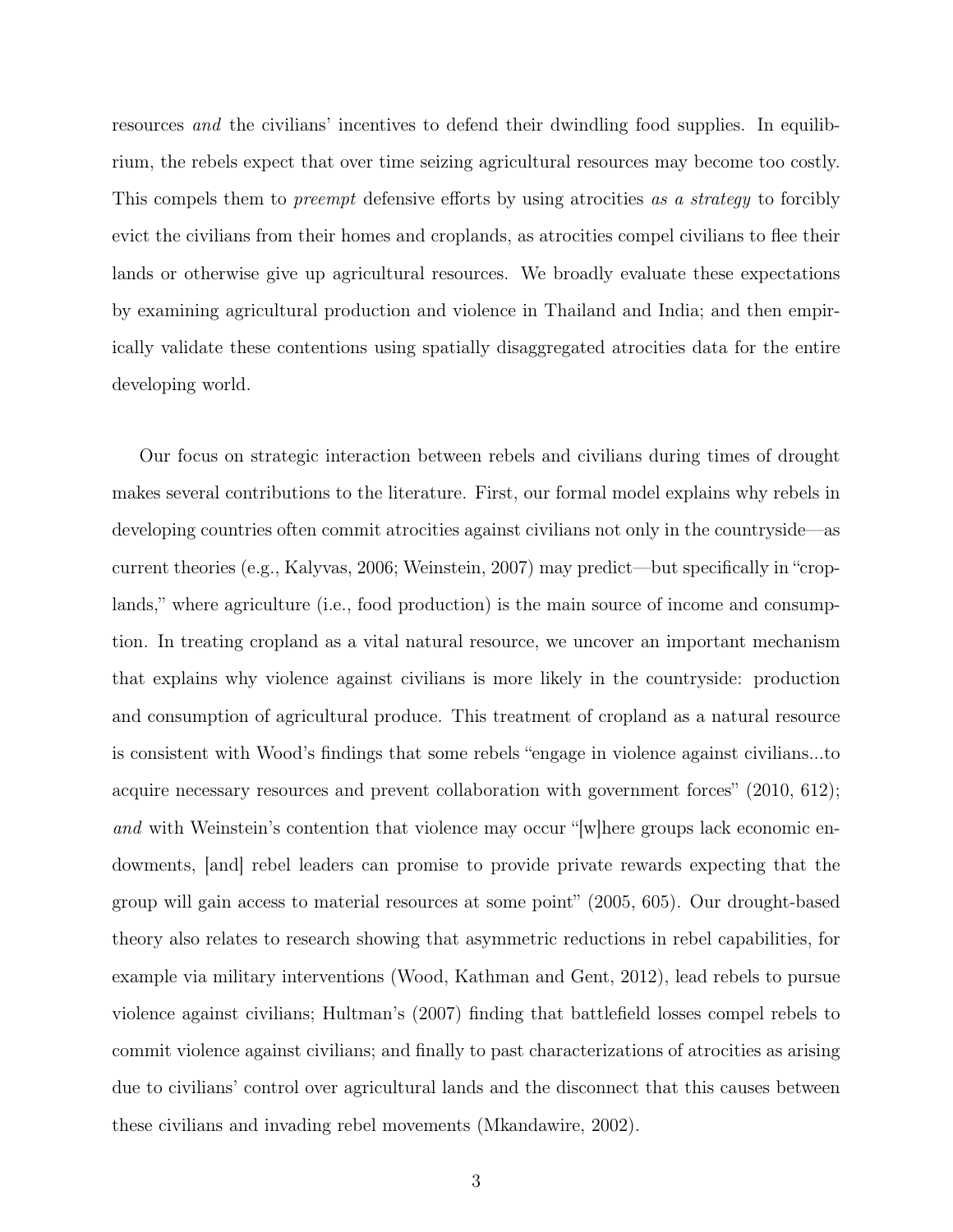Lastly, our subnational developing country assessment of the above claims demonstrates that food resources-related rebel atrocities are not only confined to African countries—which are the primary focus of current spatially disaggregated studies of atrocities (Azam and Hoeffler, 2002; Fjelde and Hultman, 2014; Wood and Sullivan,  $2015$ <sup>2</sup>—but also occur with alarming regularity in developing states in Asia, the Middle-East, and Latin America. Hence, this paper advances the study of rebel-perpetrated atrocities by highlighting a crucial, yet understudied, dynamic of violence, and by assessing its effect on a spatially disaggregated global sample.

### Background Discussion

Numerous studies highlight the negative effects of drought on consumption in developing countries (e.g., Roncoli, Ingram and Kirshen, 2001; Cutler, 1986). This change in consumption habits, alongside civilians' (Burke et al., 2009) and rebels' (Henk and Rupiya, 2001) reliance on locally produced food,<sup>3</sup> suggests that there will be increased competition over these resources. With developing country croplands expected to experience the worst of global warming's drought-associated effects (Vidal, 2013; Burke et al., 2009), our central question is thus: when will strategic interactions related to the use of cropland for food consumption between rebels and civilians in developing countries induce rebels to commit atrocities? To answer this question, our model assumes that rebels and civilians interact in rural cropland regions, and that both players (i) value this cropland for consumption and (ii) must account for the effect of possible negative shocks such as a severe drought on their cropland.

These very features have been observed in the Horn of Africa, where structural constraints on farmers' and pastoralists' capital stocks, when combined with droughts, have generated increased risks of widespread violence, social breakdown, and formations of selfdefense groups (Mkutu, 2001). Droughts also intensified competition over agricultural output

<sup>&</sup>lt;sup>2</sup>Note that a number of insightful non-spatially disaggregated global studies of atrocities do exist (e.g., Wood, 2010; Wood and Kathman, 2013; Valentino, Huth and Balch-Lindsay, 2004).

<sup>3</sup>Which is especially likely in developing countries where the infrastructure in rural areas is may be frail.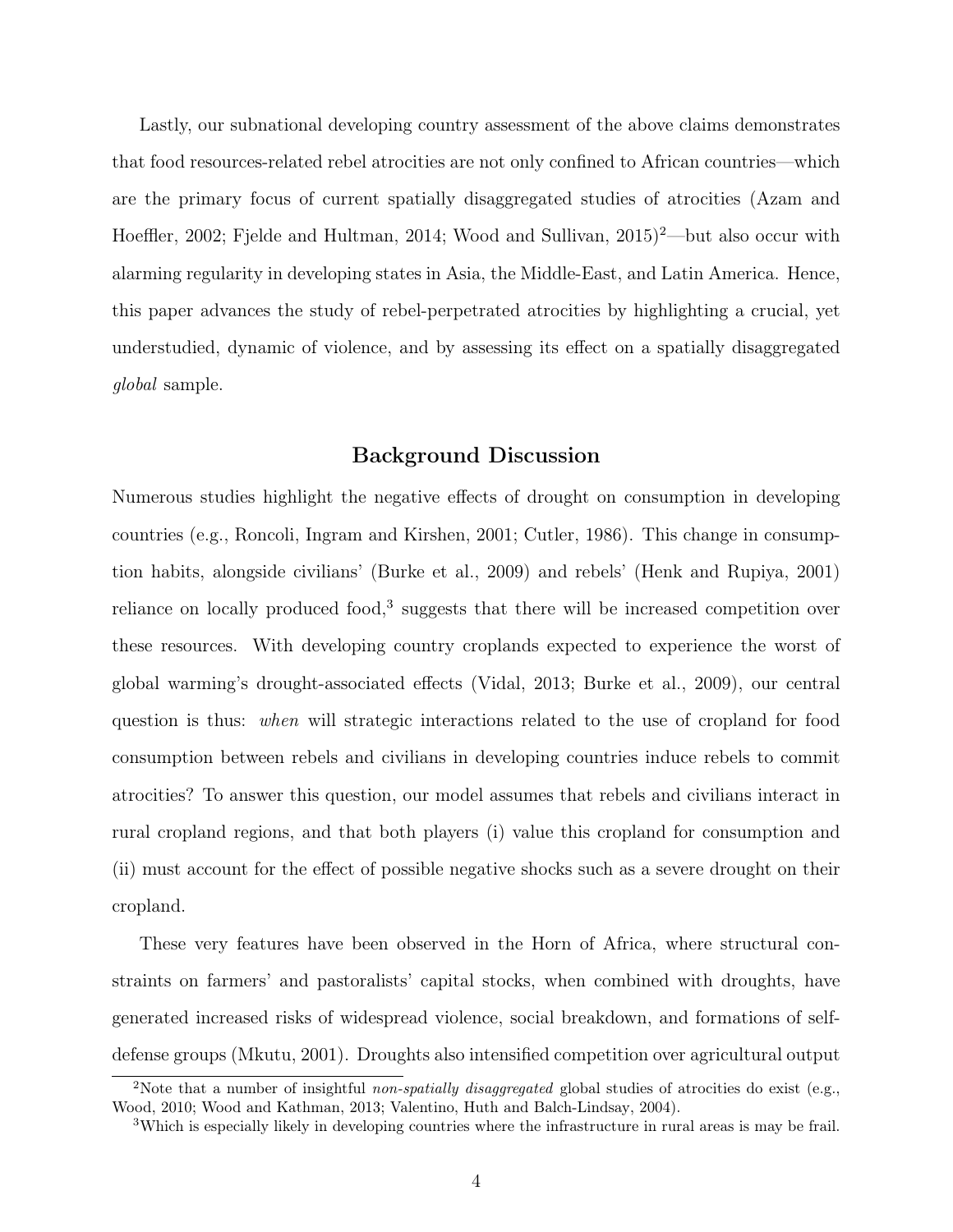and croplands between farmers and rebel groups like the Naxalites, Janashakti, and Agami Yug in India (Gregory, 2013; Singh, 2006); and the Barisan Revolusi Nasional-Coordinate [BRN-C] in Thailand (Davis, 2005; Srirai, 2008). Further, these dynamics often lead rebels to perpetrate atrocities in these agricultural regions (Singh, 2006; Srirai, 2008).

The above examples highlight how violent interactions between civilian farmers and rebel groups often unfold. With the onset of drought, rebel groups are driven to expropriate the land of local civilian farmers to obtain the output stored on these lands and assure a steady supply of food. In anticipation of this, the farmers can form self defense militias, as happened, for instance, in India (Singh, 2006), Somalia (Hansen, 2013), Sierra Leone (Keen, 2005), Uganda (Mkutu, 2001), and Peru (Gitlitz and Rojas, 1983). Aware of this possibility, the rebels have increased incentives to prevent militia formation and to facilitate expropriation using violence (Singh, 2006; Srirai, 2008). Our model illustrates how these dynamics lead to atrocities against civilians during severe droughts.

The idea that rebels strategically commit atrocities against civilians to attain specific goals is well established in extant studies (e.g., Kalyvas, 2006; Weinstein, 2007; Wood, 2010; Salehyan, Siroky and Wood, 2014; Fjelde and Hultman, 2014).<sup>4</sup> We contend that securing sustenance in the face of sudden scarcity is one goal that justifies such violent means. Our model further shows that atrocities perpetrated by rebels are most likely in rural regions where the government's security presence is negligible (e.g., Kalyvas, 2006; Mkandawire, 2002), especially considering that, as Hendrix and Brinkman (2013, 4) note, "[r]ebel movements typically do not grow their own food and depend on voluntary or *coerced contributions* from the population" (emphasis added). The rebels' strategy of expropriating the civilians' arable land for the purpose of consumption, and the civilians' strategy of defending their land, leads to a "contest" over the latter's agricultural property in our game model. We show that drought *intensifies* this contest, inducing rebels to use atrocities to maximize their chances of successful land-grabbing. This competition can be especially pronounced if

<sup>4</sup>While some studies focus on atrocities perpetrated by state actors (e.g., Valentino, Huth and Balch-Lindsay, 2004; Koren, 2014), analyzing state-led atrocities is beyond the scope of this paper.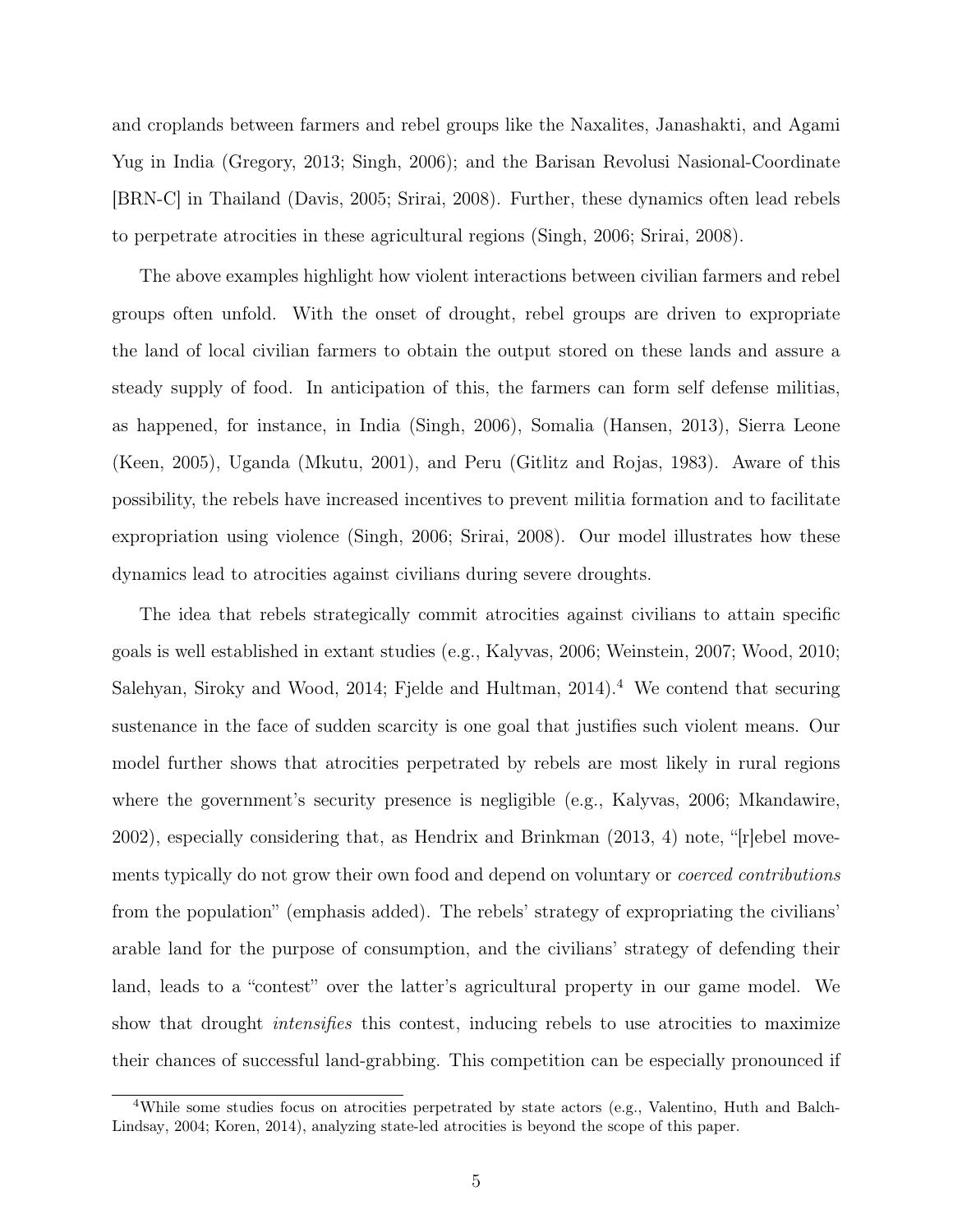rebel groups move into areas where they do not enjoy traditional authority. In these cases, as Mkandawire argues, "[h]aving little in common with the peasantry, and nothing to offer it, they resort to violence as the only way to control it" (2002, 181). We confirm these dynamics below in demonstrating that, to deter civilians from forming defense militias and thus increase the probability of successfully evicting the civilians expropriating their croplands, the rebels are more likely to resort to atrocities during periods of severe drought.<sup>5</sup>

Our broader argument is also consistent with studies that emphasize the importance of "greed" within civil conflicts, especially the contention that armed actors might use violence to secure valuable resources (e.g., Azam and Hoeffler, 2002; Wood, 2010). For instance, rebels in Somalia and Burundi have expropriated agricultural land from local farmers both for consumption and as a "reward" to attract volunteers (Hansen, 2013). Our model highlights the resource-based motivations of agents, specifically rebels and civilians, to secure sustenance during droughts, focusing on food access as a mediating factor as suggested by past research (e.g., Theisen, Gleditsch and Buhaug, 2013). Assuming that "[e]very rebel movement aspires to some form of sedentary existence or respite in 'liberated zones"' (Mkandawire, 2002, 200), we hypothesize that the opportunity costs of migration in response to drought are typically high, and entail abandoning stockpiled food or switching from cattle to other forms of livestock that are more transportable across long distances. Rebel groups might thus prefer to operate locally, and supplement their dwindling stocks by extracting additional supplies from the local population, especially as the value of crop stocks rises.

## The Model

Assume two players who interact in the rural area of a developing country: a rebel group r (that consists of group members) and a set of rural civilians b (i.e., workers)<sup>6</sup> who work as agricultural labor. The rural civilian laborers b work on their land  $L$  to cultivate crops—

<sup>5</sup>We provide additional anecdotal evidence of these dynamics in the Supplemental Appendix.

<sup>&</sup>lt;sup>6</sup>The rebel group is fully denoted as  $r_j$  where  $j = \{1, 2, 3...m\}$  and the rural civilian workers as  $b_i$  where  $i = \{1, 2, 3...n\}$ ; subscripts i and j are suppressed for notational convenience. Given our theoretical goals, we focus on strategic interaction between  $r_j$  and  $b_i$  ("r and b") the civilians working on the cropland.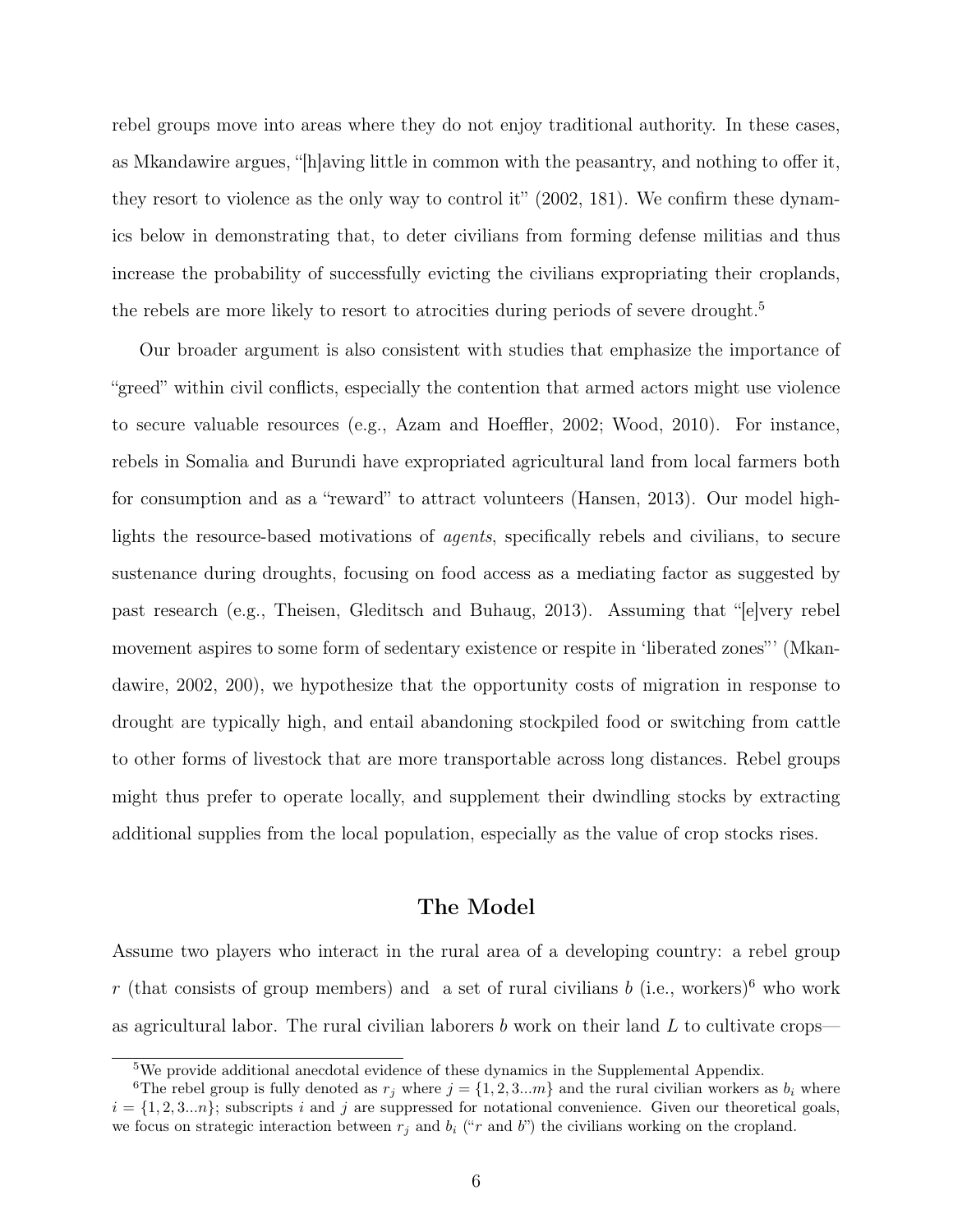L is hereafter labeled as cropland—to produce food for consumption. "Total production of food" comes from the Constant Elasticity of Substitution (CES) production function  $\pi(L, b, K) = [\gamma(\alpha L^{\rho} + (1-\alpha)b^{\rho} + \beta K^{\rho})^{\frac{1}{\rho}}]^7$  which includes three factors of production: cropland  $L$ ; physical capital K (farm machinery, plows, houses where crops are stored); and rural civilian labor b. In this CES function,  $\alpha \in [0,1]$  is the relative weight of production inputs cropland L and labor b;  $\beta \in [0, 1]$  is the weight attached to capital K;  $\rho \leq 1$  is the elasticity of substitution; and  $\gamma > 0$  the productivity parameter. Let  $\phi \in \{0, 1\}$  be the incidence of drought where  $\phi = 1$  denotes severe drought; hence the *remaining* share of cropland the civilians use for production and consumption when drought occurs is  $(1-\phi)L$ . The marginal productivity of this remaining cropland is  $(1 - \phi)\pi(L, b, K)$ . The rate at which the civilian workers stockpile agricultural produce (i.e., food) generated from their remaining cropland for consumption is s. The total cropland produce stockpiled by  $b$  for consumption is thus  $s(1-\phi)\pi(L, b, K).$ 

The rebels r seek to expropriate the civilians' cropland  $L$  to (i) gain access to the agricultural produce (for consumption)<sup>8</sup> that the civilians b store/hide in houses located on the cropland; and (ii) control the cropland. Expropriating and controlling  $L$  also gives the rebels access to the civilians' b labor. The rebels r decision of whether or not to keep the workers on their cropland during a drought is crucial as they are aware ex ante that the civilians may oppose  $r's$  goal of expropriating and controlling  $L$ . Thus, as anecdotal evidence suggests, the rebels may strategically employ atrocities  $a$  (e.g., killings) against the civilian workers  $b$  to forcibly expropriate their cropland, while the civilians' may form a militia m of forces drawn from b to defend against expropriation and potential atrocities. Let  $p$  be the probability with which the civilian labor b successfully defend against r. Given m and a, we let p follow a standard "contest success function",  $p = \frac{m}{m+1}$  $\frac{m}{m+a}$  (e.g., Skaperdas, 1996). The probability with which the rebels (civilians) successfully (fail to) expropriates (defend) the rural civilians'

<sup>7</sup>Developed by Arrow et al. (1961). This CES function is described further in the Supplemental Appendix. <sup>8</sup>Conversely, if r chooses to migrate to other areas when  $\phi = 1$ , then r is likely to move away from the local cropland L, reducing their prospects of expropriating and gaining access to food stockpiles. Migration is thus a risky strategy for r, who need the stockpiled food on L for consumption when  $\phi = 1$ .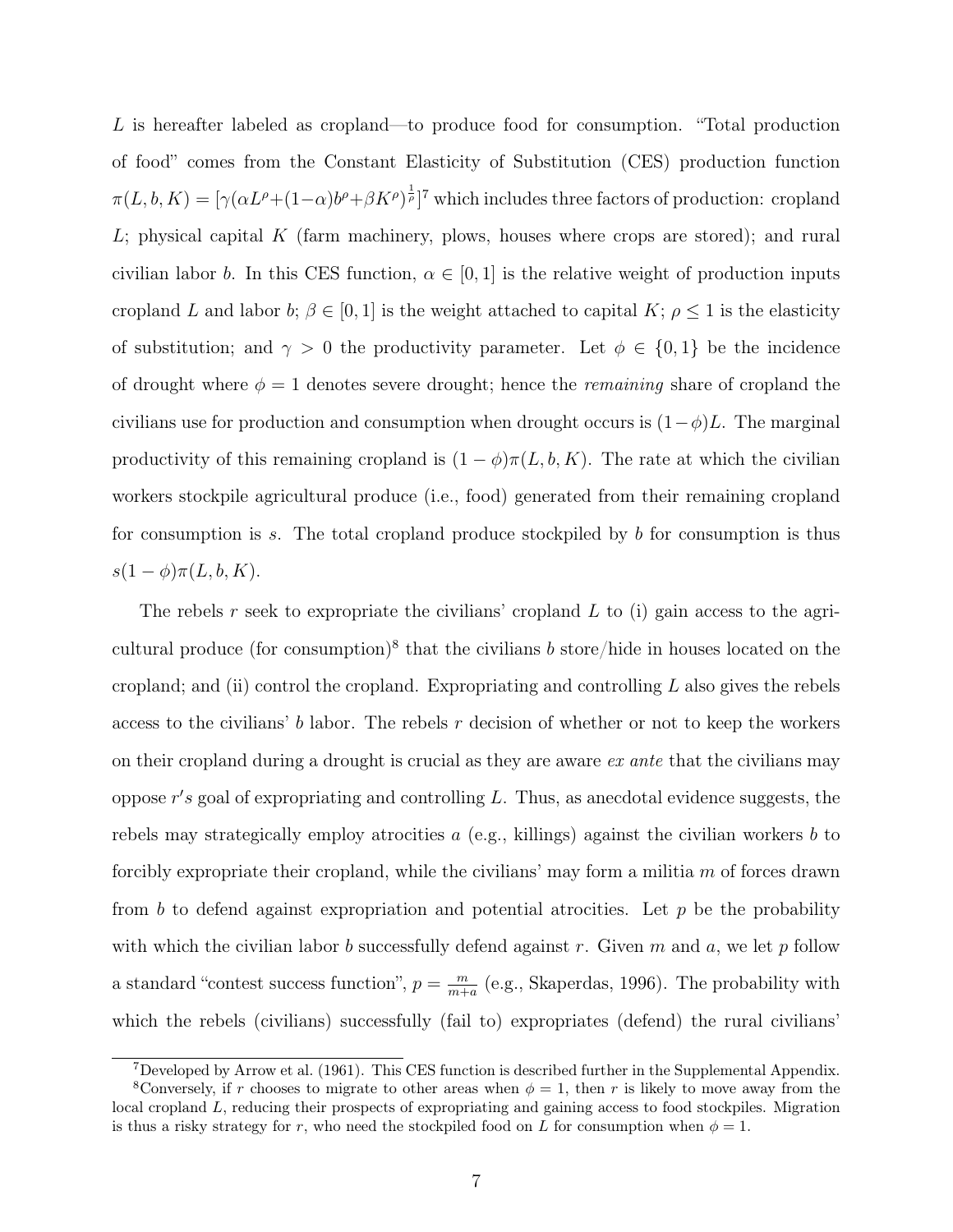(their) cropland is  $(1-p) = 1 - \frac{m}{m+1}$  $\frac{m}{m+a}$ .

Let  $f_r$  be the rebel group's financial resources used for different activities, including expropriation. If r succeeds in expropriating the civilians' cropland with probability  $(1 - p)$ , they obtain the benefit  $s(1-\phi)\pi(L, b, K)$  as controlling L provides r with access to b and the stockpiled food located on L. The rebels incur costs  $ac<sub>r</sub>$  for committing atrocities  $a<sup>9</sup>$ . The rebels' costs of retaining the workers b on the expropriated cropland is given by the convex function  $c_r(\frac{1}{2})$  $\frac{1}{2}\theta b^2$ , where  $\theta > 0$  is the weight r places on the costs of retaining  $b^{10}$ . The rebel group's total cost is thus  $c_r(a+\frac{1}{2})$  $\frac{1}{2}\theta b^2$ ) and their net utility function is

$$
u_r = f_r - c_r(a + \frac{1}{2}\theta b^2) + (1 - p)[s(1 - \phi)\pi(L, b, K)]
$$
\n(1)

The rebel group's optimization problem is to maximize  $(1)$  with respect to a subject to the constraint  $c_r(a+\frac{1}{2})$  $\frac{1}{2}\theta b^2$ )  $\leq f_r$ . Let  $mc_b$  be the civilian workers' costs of forming a self-defense militia m.  $f_b$  is the civilians financial resources used for food production.  $s(1-\phi)\pi(L, b, K)$  is the total cropland output stockpiled for consumption. Since the civilians successfully defend their cropland from r with probability  $p = \frac{m}{m+1}$  $\frac{m}{m+b}$ , their net utility function is

$$
u_b = f_b - mc_b + p[s(1 - \phi)\pi(L, b, K)]
$$
\n(2)

The rural civilians optimization problem is to maximize  $(2)$  with respect to m, subject to  $mc_b \leq f_b$ . The sequence of play, influenced by the examples of rebel group-rural civilian interaction discussed below, is as follows. A severe drought  $\phi$  occurs that is observed by r and b. Having observed  $\phi$ , the civilians stockpile food s from their surviving cropland for consumption. The rebels then choose whether or not to expropriate the civilians' cropland using atrocities a given  $\phi$ , while the civilians choose m given r's choice of a. The players' actions influence p and  $(1 - p)$ , and subsequently their realized payoff.

<sup>&</sup>lt;sup>9</sup>Includes operational costs (e.g. mobilization costs of recruiting individuals) to carry out atrocities.

<sup>&</sup>lt;sup>10</sup>That is, the costs of keeping the workers as bonded or regular wage-earning workers.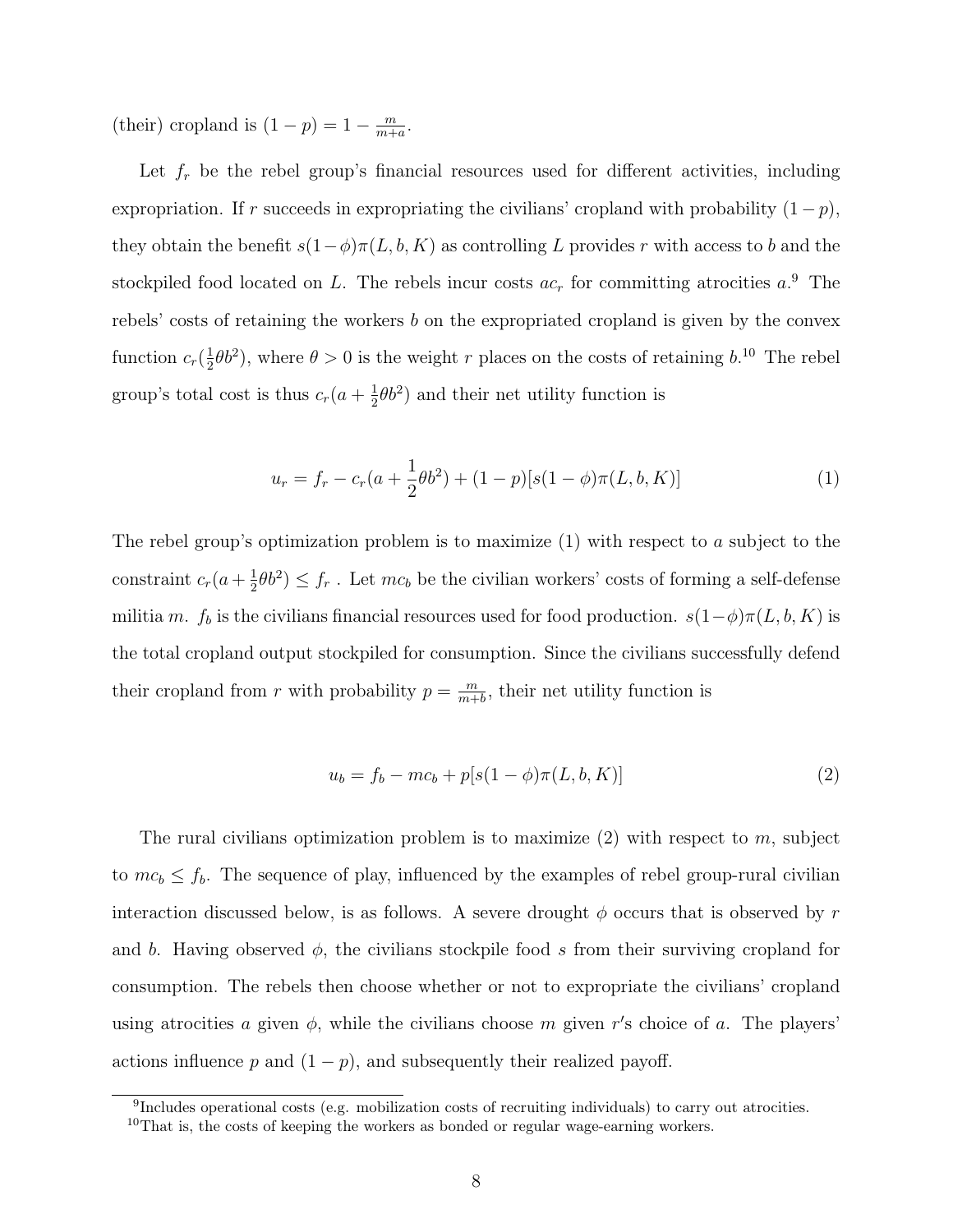#### Equilibrium Result and Comparative Statics

**Lemma 1:** In the subgame perfect Nash equilibrium of the game between  $r$  and  $b$ , the (i) optimal agricultural produce (food) generated from the cropland L and stockpiled by the *rural civilian labor b for consumption is*  $s^* = \frac{f_r}{f}$  $\frac{dr}{(1-\phi)\gamma(\alpha L^{\rho}+(1-\alpha)b^{\rho}+K^{\rho})^{\frac{1}{\rho}}}$ . The optimal militia size b can form for defense against the rebels r is  $m^* = \frac{s(\phi[(L+K)-\phi b]^2)}{4\phi(1+\phi)}$  $\frac{L+K(-\phi b)^{-}}{4a(1+\phi)}$  while the marginal productivity of b working on L is  $(1 - \phi) \left[ \gamma (\alpha L^{\rho} + (1 - \alpha) b^{\rho} + K^{\rho})^{\frac{1}{\rho} - 1} \right] (1 - \alpha) b^{\rho - 1}$ . (ii) The optimal atrocities level committed by r is  $a^* = \sqrt{\frac{m}{\phi}} s(\phi[(L+K) - \phi b]^2) - \frac{m}{\phi}$  $\frac{m}{\phi}$  .

The **formal proof** of Lemma 1 is provided in the Supplemental Appendix. Two sets of comparative static results derived from the subgame-perfect Nash equilibrium in Lemma 1 explain when and why the rebel group will commit atrocities against the workers b. The first set of comparative static results are

**Proposition 1:** When severe drought occurs  $(\phi = 1)$ , (i) the rural civilian labor will stockpile in equilibrium agricultural output  $s^* > 0$  from their cropland for consumption and (ii) the rebels' strictly dominant strategy is to expropriate the civilians' cropland.

The logic behind Proposition 1 (the propositions' **formal proof** is in the Supplemental Appendix) that provides the foundation for Proposition 2's prediction (stated below) is as follows. First note that when severe drought occurs ( $\phi = 1$ ), it adversely affects the civilians' consumption habits (formally proven in "proof of claim 1" in Supplemental Appendix). The civilians compensate for this adverse effect by stockpiling food  $s^* > 0$  generated from their surviving arable cropland (part (i), Proposition 1); this action  $(s^* > 0)$  is common knowledge to all the players. In response, the rebels  $r$  seek to expropriate the civilians' remaining arable cropland if  $s^* > 0$  to gain *direct access* to  $s^*$ , since the stockpiled food is located on the cropland itself. Indeed, the opportunity to gain direct access to  $s^*$  is a powerful motivation to expropriate the cropland, as the rebels require the food stockpiled on L for their own immediate consumption in a drought. $^{11}$ 

<sup>&</sup>lt;sup>11</sup>Conversely, transporting the stockpiled food from the cropland to another location imposes transaction costs on the rebels, and also increases the possibility that the food may rot during the process. This further incentivizes the rebels to obtain and consume stockpiled food.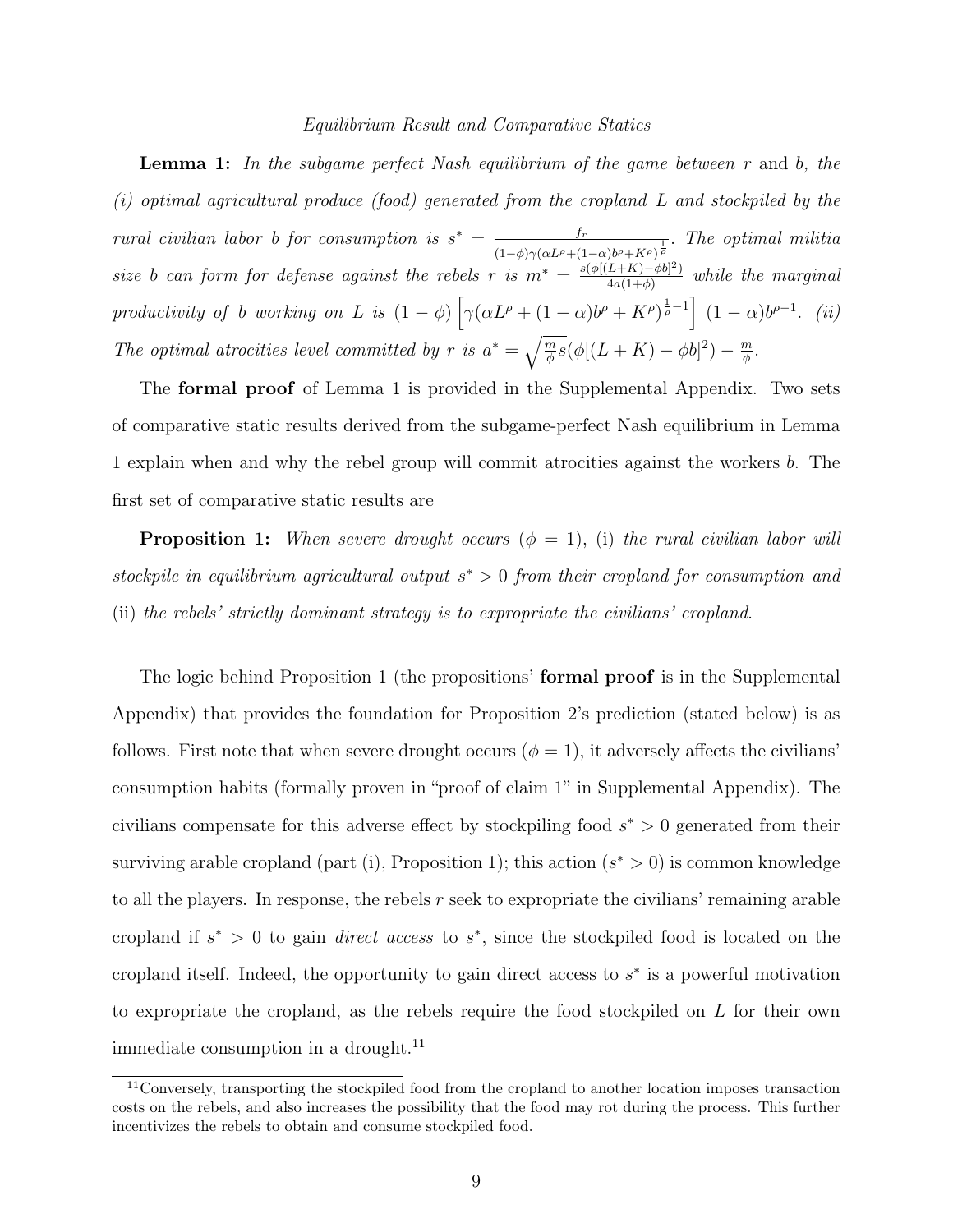Further, expropriating the civilians' cropland allows the rebels not only to control the physical source of the stockpiled food, but also the surviving arable cropland. Controlling this land is crucial; it facilitates continuous access to the gathered food  $s^*$  for r and, as a result, helps the rebels to maintain their consumption levels during a drought and secure a steady supply of stockpiled food. This allows r's leaders to make credible promises to group members about their ability to obtain and (re)distribute the stockpiled food (see "proof of claim 2", Supplemental Appendix), which helps recruitment and fosters cohesion within  $r$ . Finally, a severe drought intensifies competition between the civilians and the rebels over consuming  $s^*$ , and sharply curtails r and b's incentives to share consumption of  $s^*$ , now a significantly *limited finite resource*. Such competition reinforces the rebels' need to control the cropland to exploit the civilians' land for their own consumption. It also ensures that cropland expropriation emerges as a strictly dominant—and cooperation with the civilians over sharing  $s^*$  strictly dominated— strategy for r when  $\phi = 1$  (part (ii), Proposition 1).

Statistically evaluating our claim that rebels choose to expropriate croplands during droughts is difficult, because (to our knowledge) no cross-national data on food stockpiling and agricultural expropriation is publicly available. Yet the following examples described in detail in the Supplemental Appendix reveal the plausibility of these claims. Consider Bastar and Dantewada — agricultural districts in Chattisgarh, India where rice is the predominant crop — where Naxalite rebels actively operate (Singh, 2006; Pandita, 2011). When a severe drought struck Bastar and Dantewada in 2004, villagers in these two districts "accumulated rice in numerous anaj ghars located on their rice fields" (Singh, 2006, 71). As predicted by our theory, this induced the Naxalites to expropriate the villagers' rice fields to get food for sustenance, and to feed the rank and file of their group<sup>12</sup>, and ensure a steady food supply given uncertainty created by the drought (Gregory, 2013). In Somalia, civilians in Lower Juba's rural agricultural region gathered and hid (in houses) food for consumption when this region was affected by a drought in 2011; this invited land-grabbing attempts by Al Shabaab

<sup>&</sup>lt;sup>12</sup>Ministry of Home Affairs, Annual Report 2004—05 (Official Documents Section in the Library of the Central Secretariat—Shastri Bhawan), Government of India, New Delhi (2005: 39-40)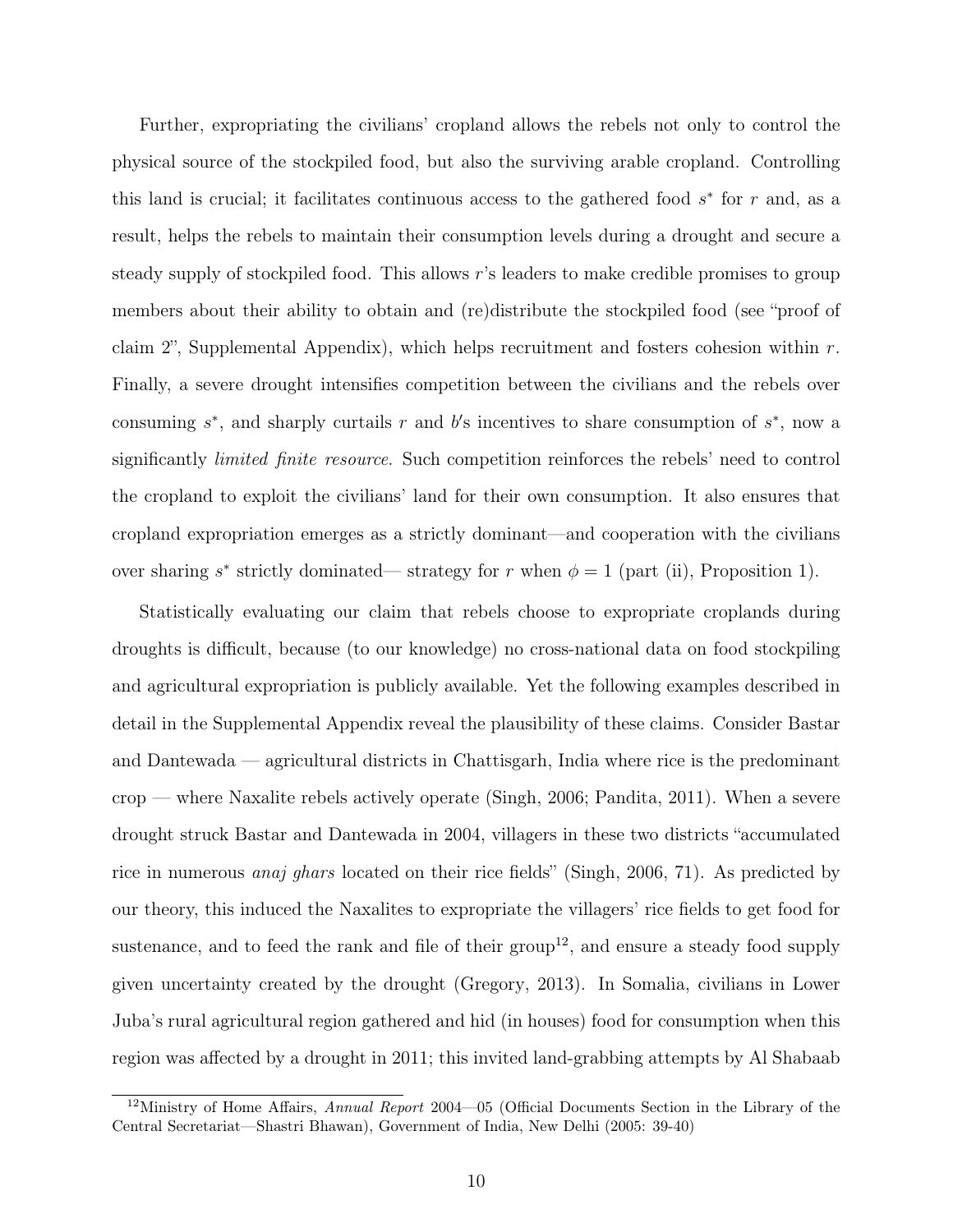rebels (Hansen, 2013). Further, in the Songkhla province of Thailand — where rice is the predominantly cultivated crop — a comparable rebel group, the Barisan Revolusi Nasional-Coordinate (BRN-C), operates. During the intense drought of 2004, farmers working in the rice-producing areas of Rattaphum, Na Mom and Bang Klam in Songkhla province stored significant amounts of rice on their rice fields for future consumption (Srirai, 2008; Rattanachaya, 2004, 47-48). This influenced the BRN-C to decide to raid and capture rice fields in Rattaphum, Na Mom, Bang Klam to acquire, distribute among group members and eat rice stored by farmers in the rice fields (Rattanachaya, 2004; Srirai, 2008).

To provide more systematic quantitative evidence for the link between droughts and land expropriation by rebels we geocoded data on rainfall and agricultural land expropriation by rebels at the district-level in India and the province-level in Thailand. In India, rebel groups such as the Naxalites, Agami Yug, and Janashakti operate across the following seven states (where cropland expropriation and killing of civilians by rebels occur): Andhra Pradesh, Bihar, Chattisgargh, Jharkand, Madhya Pradesh, Orissa, West Bengal. As discussed in the Supplemental Appendix, we use these data to assess the link between severe drought and expropriation of cropland by rebels in 58 agricultural districts within the aforementioned seven Indian states between 2002 and 2009 (the years for which data were available) where rice, bajra, and kharif are produced for consumption (NREGA, 2010). Analysis of this district-year sample (see Supplemental Appendix) reveals that severe droughts *significantly* increased the extent of agricultural property expropriation by rebels in India during 2002- 2009. These results are statistically significant, substantively sizable, and robust to many model specifications, including penalized maximum likelihood estimation.

We conducted a similar analysis for Thailand. Studies on rebel violence show that over 90% of the civilians killed by rebel groups (e.g., the Pattani United Liberation Organization and BRN-C) in rural areas resided in 18 provinces (plotted and listed in the Supplemental Appendix) (Davis, 2005; Helbardt, 2011). These provinces produce 80% of Thailand's five key crops: rice, sugarcane, rubber, corn, and maize.<sup>13</sup> Correspondingly, we geocoded data

<sup>13</sup>See National-Statistics-Office (1985). This source is listed in the Supplemental Appendix.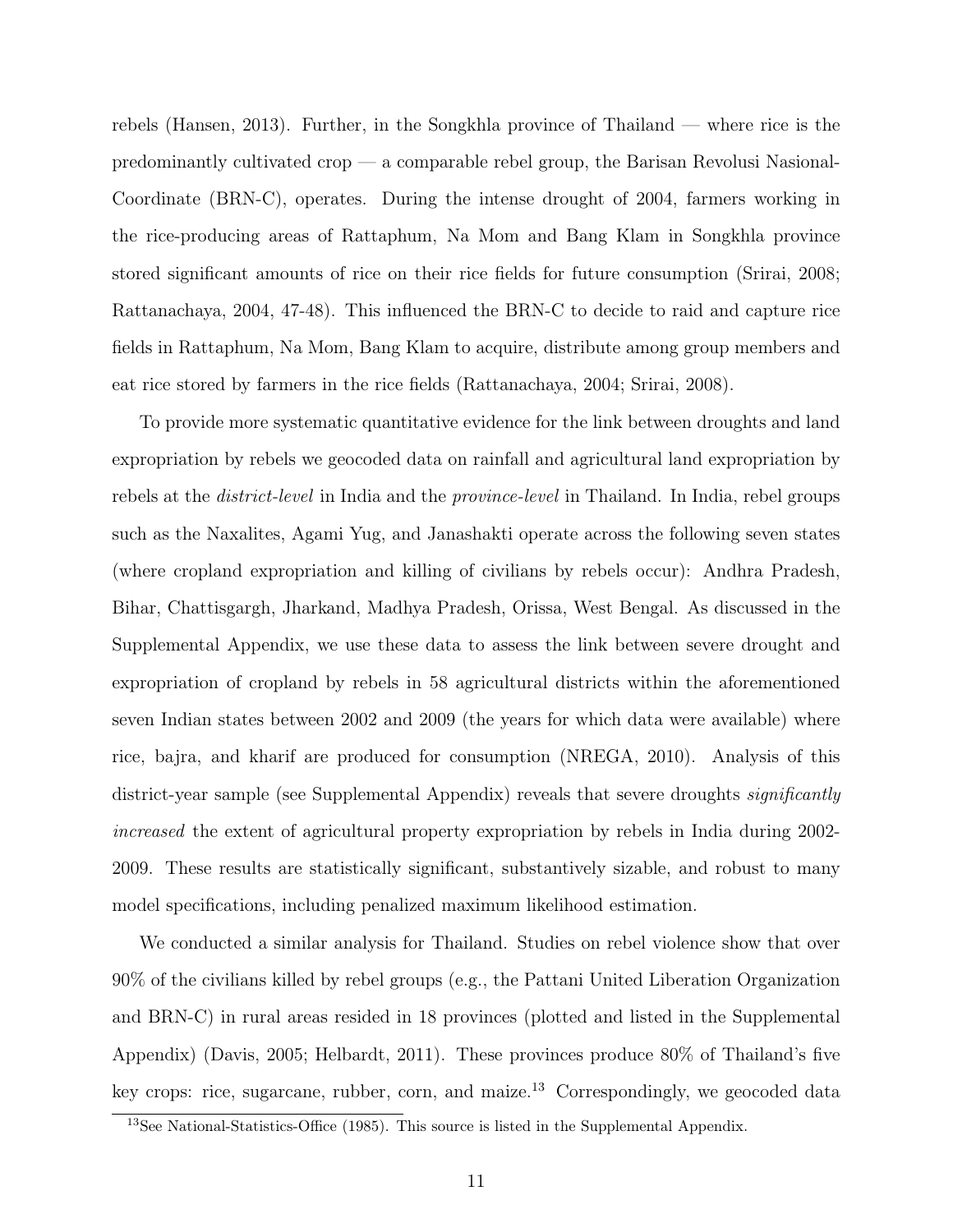on rainfall, cropland expropriation by rebels, and other key indicators for each of these 18 Thai provinces from 2004 to 2010. As described in the Supplemental Appendix, statistical analysis from the Thailand province-year data reveals that the impact of drought on land expropriation by rebels in our Thailand province-year sample is again *positive and statistically* significant across many model specifications. Thus, our Thailand and India analysis, and anecdotal evidence, suggest that our argument that rebels expropriate agricultural land from civilians during severe droughts is plausible.

Yet note that in equilibrium the rebels recognize ex ante that when  $\phi = 1$  they face a significant trade-off  $\acute{e}x$  post in respect to expropriation. On the one hand, they can peacefully co-opt or capture the civilian workers b and use them as labor for agricultural production on these expropriated croplands. But retaining the workers b on L will compel r to share the food stockpiles with b, at least up to the amount necessary for survival. On the other hand, the rebels can expel these civilian workers from their land and consume the stockpiled food without sharing it. Our model suggests that when severe drought occurs, the rebels address this trade-off by choosing not to employ the civilians for agricultural production, expelling (i.e., evicting) them from the cropland instead. Further, as shown in Proposition 2, r will strategically employ atrocities against the civilians to evict them from L during a drought. Before proceeding to Proposition 2 however, we present three comparative statics derived from Lemma 1 to explain why the rebels will evict the civilian workers from L when  $\phi = 1$ .

First, during a severe drought, the civilian workers productivity exhibits sharp diminishing marginal returns ( $\pi_b < 0$ ,  $\pi_{bb} < 0$  for  $\phi = 1$ ). The rebels thus understand a priori that their returns from keeping these workers on the expropriated croplands is negative in this context.<sup>14</sup> This is hardly surprising. Severe droughts erode the workers' physical ability to work owing to water shortages, which reduces their capacity to work in the fields. Based on this formal result, we argue that labor's declining productivity during droughts is a key reason for why rebels *would not* keep workers on the expropriated cropland, but instead evict them. Second, comparative statics show that during a severe drought, the finite stockpiled

<sup>14</sup>See Supplemental Appendix for formal proof of this claim.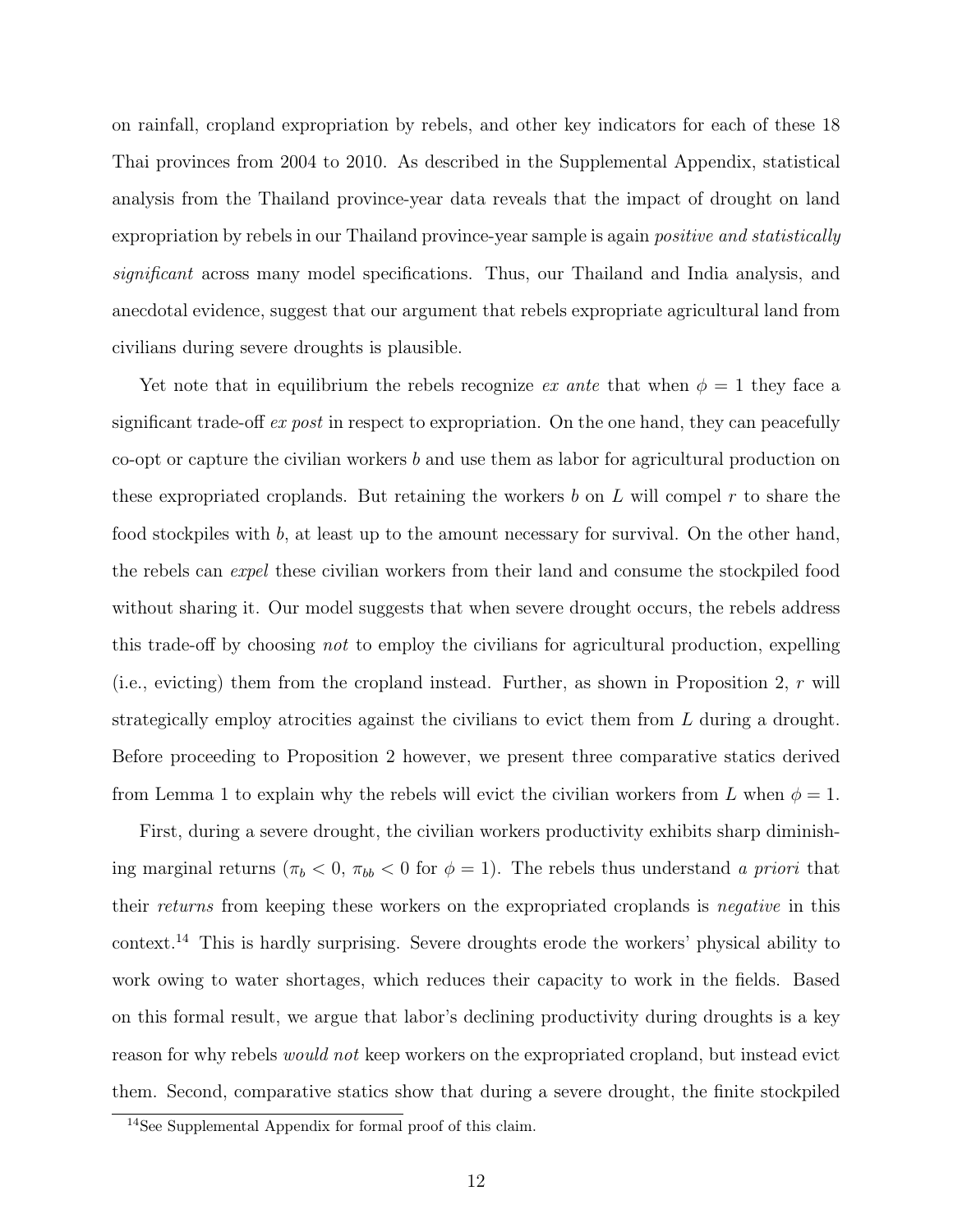food s<sup>\*</sup> available post-expropriation will shrink rapidly if the civilian workers stay on the expropriated cropland, because both the rebels and civilians will consume it (see Supplemental Appendix for proof of this claim). Hence the presence of civilians on the expropriated croplands substantially exacerbates population pressures with respect to consumption of the finite stockpiled food during a drought, thus prompting "food insecurity" (Urdal, 2008; Wischnath and Buhaug, 2014). Such population pressures on limited food supplies during drought engender more uncertainty about food consumption, which further incentivizes the rebels to evict the civilians from their cropland to ensure that there are less civilians to feed and thus more food available for r to consume (see Supplemental Appendix for proof of this claim).

Third, comparative statics show that the civilians recognize that the rebels cannot credibly commit to *not* forcibly seize b's cropland L and evict workers from L when  $\phi = 1$  as  $r's$  incentives to do so is common knowledge. This encourages the civilians to form a militia m to defend their agricultural land from confiscation by  $r$  (rather than co-operate with the rebel group), as expropriation and eviction by  $r$  will deprive the civilians from consuming food stockpiles on L. Hence, the workers b cannot credibly commit not to form a militia. Correspondingly, the rebels recognize that  $if$  the civilians form a *sizable* militia to defend their stockpiled food and cropland from  $r<sup>15</sup>$ , then r's costs from seizing and exploiting the civilians' cropland for food consumption will rise substantially and become prohibitive (see Supplemental Appendix for proof of this claim). Thus the rebels will have additional incentives to forcibly evict the civilian workers from their cropland L as these workers cannot form a militia to oppose r when they are forced to flee from  $L$ .

Historical evidence from the 2004 drought in the rice fields of Bastar and Dantewada (in India) and Songkhla in Thailand corroborate these three comparative static claims. For instance, India's Home Ministry reported that after the monsoon failed in 2004, farmers and adivasis residing in Bastar and Dantewada discussed formation of defense groups to defend

<sup>&</sup>lt;sup>15</sup>Meaning that m reaches an upper threshold level  $\overline{m}$  (formally characterized in Lemma 1's proof).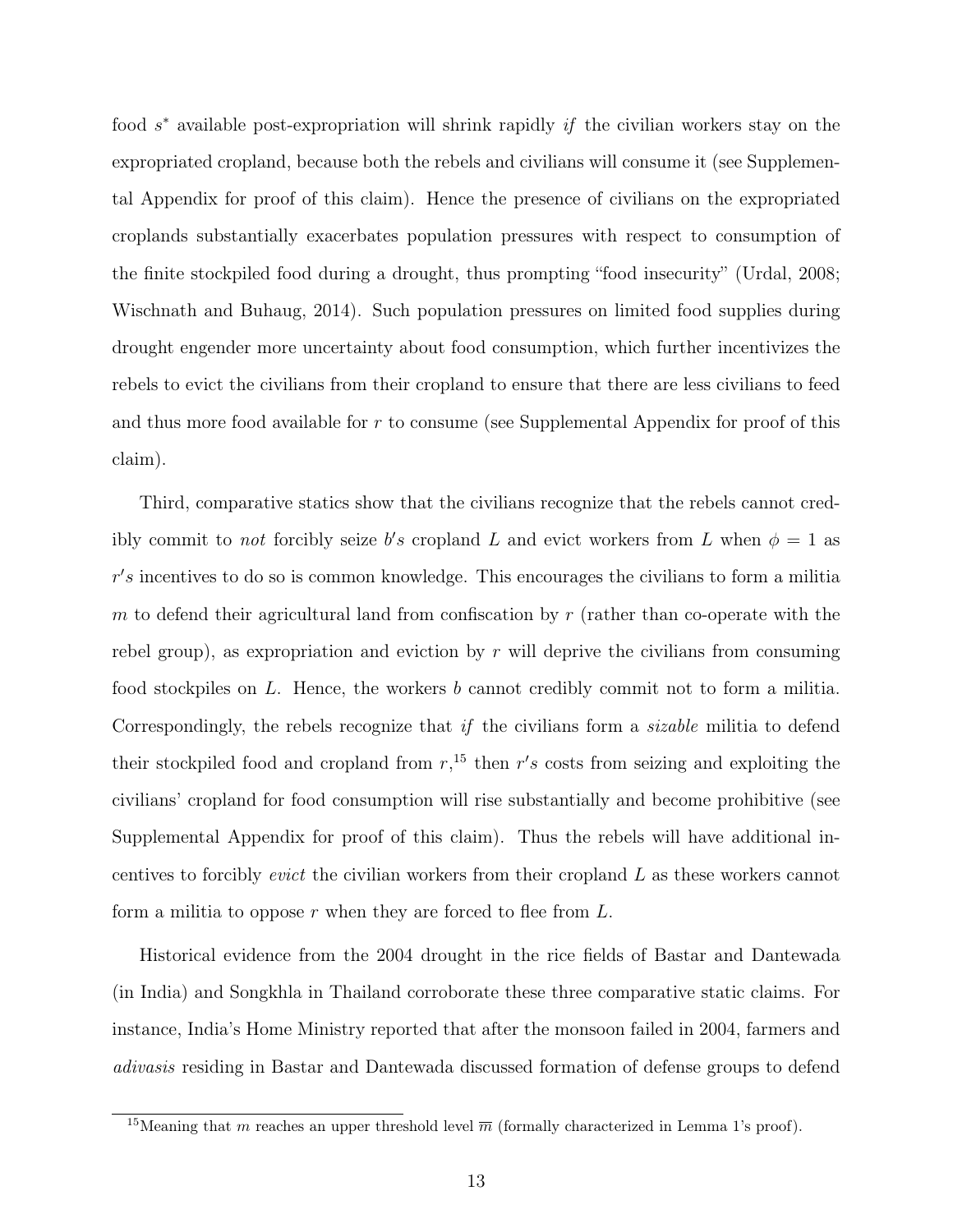their agricultural land from being raided by the Naxalites.<sup>16</sup> As described in detail in the Supplemental Appendix, the Naxalite rebels believed that if the farmers in these two districts formed self-defense militias, then these farmers would make it difficult for the Naxalites to get access to the peasants' rice fields and crops stored in anaj ghars, militarily challenge them and deprive the Naxals of food for consumption<sup>17</sup> during the drought (Pandita, 2011; Singh, 2006, 31-32). The Naxalites in Bastar and Dantewada thus took the "critical decision" of expelling the peasants and adivasis from their farmlands<sup>18</sup> so that the farmers could not hinder their appropriation goals (Singh, 2006; Shankar, 2006). This eviction decision was further reinforced by their belief that owing to the drought the farmers would be an unproductive workforce who would not add much to crop production (Pandita, 2011; Singh, 2006).

Similarly, researchers and media sources suggest that farmers in Rattaphum, Na Mom and Bang Klam in Songkhla (Thailand) during the 2004 drought discussed among themselves to put together defense associations<sup>19</sup> to deter the BRN-C from appropriating their rice fields. The BRN-C felt that such self-defense militias would seriously impeded their goal of capturing and controlling rice fields in Rattaphum, Na Mom and Bang Klam<sup>20</sup> situated in Songkhla (see Supplemental Appendix for more details). The BRN-C leaders also viewed the continued presence of farmers in the rice fields of Songkhla province as a financial liability given their diminished capacity to work because of water scarcity<sup>21</sup> resulting from the failed 2004 monsoon (Janchitfah, 2004; Rattanachaya, 2004; Srirai, 2008). The BRN-C's view of farmers as a liability and threat to their land-grabbing goals influenced them to expel the peasants from the rice-fields of Rattaphum, Na Mom and Bang Klam<sup>22</sup> which they sought to appropriate (Janchitfah, 2004; Srirai, 2008). Farmers also sought to form self-defense groups

<sup>&</sup>lt;sup>16</sup>Ministry of Home Affairs, "Status Paper on the Naxal Problem,"18 August 2004, Internal Security Division. Government of India, New Delhi; also see Shankar (2006).

<sup>&</sup>lt;sup>17</sup> Ministry of Home Affairs, "Status Paper on the Naxal Problem," Ibid., pp. 11-12.

<sup>&</sup>lt;sup>18</sup> Planning Commission of India. 2008. "Development Challenges in Extremist Affected Areas: Report of an Expert Group." Government of India: New Delhi.

 $19$ Chongkittavorn (2004, 17).

<sup>20</sup>See Chongkittavorn (2004).

 $21$ Srirar (2008, 21).

<sup>22</sup>Srirai (2008).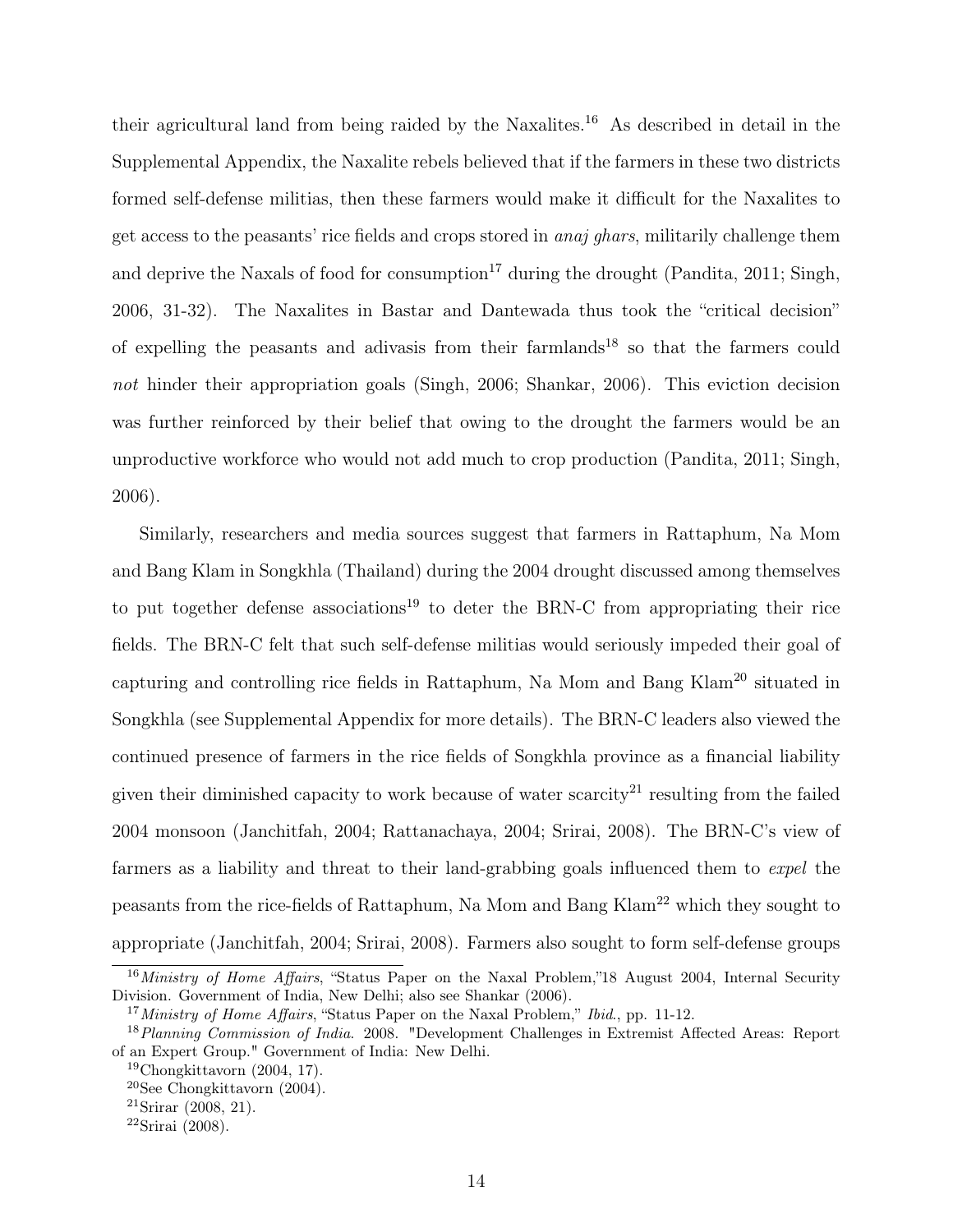to protect their agricultural land from rebels during intense droughts — which induced local rebels to seek to evict these farmers — in Lower Jubba (Somalia) during the 2011 drought (Hansen, 2013) and in Arequipa (Southern Peru) in 1982 (Gitlitz and Rojas, 1983).

Thus the preceding examples and comparative statics show that the declining productivity of labor, commitment problems between  $r$  and  $b$ , and the possibility that the civilian workers may form a militia to oppose  $r$  strongly encourages the rebels to evict rather than retain the workers on the cropland when  $\phi = 1.^{23}$  Eviction also accomplishes another goal for the rebels which further encourages them to expel the workers: it reduces the rebels' costs of confiscating the cropland  $L$  as the workers cannot undertake the necessary organizational effort to develop  $m$  to defend  $L$  when forced to flee. Given the rebels' rationale for evicting the civilians from L and the result in Proposition 1, all of which arise when  $\phi = 1$ , the final set of comparative statics from our model (stated in Proposition 2) suggest that during a severe drought, the rebels will commit atrocities against the civilians to facilitate eviction and increase the probability of successfully grabbing cropland and food supplies.

**Proposition 2:** During a severe drought  $(\phi = 1)$ , the (i) equilibrium level of atrocities  $a^*$  committed by the rebel group r strictly increases; and (ii) probability  $(1-p)$  with which r successfully seizes the civilian workers' cropland strictly increases for  $a^* > 0$ .

The intuition behind Proposition 2 (the proposition's **formal proof** is in the Supplemental Appendix) is as follows. To start, recall that the finite food stockpiles s\*will shrink rapidly in a severe drought if the civilian workers b remain on the expropriated cropland  $L$  as both  $b$  and  $r$  need to consume these stockpiles for survival. Hence if the civilian workers remain on  $L$ , then the available amount of stockpiled food obtained from  $L$  (post-expropriation) will be *insufficient* for basic sustenance required for survival by the rebel group, which r understands ex ante. As suggested by scholars, under severe drought conditions, insufficient crop stockpiles can engender and accentuate food insecurity and competition over finite food supplies between residents (civilian workers and the rebels in our case) in rural agricultural areas of developing states (Wischnath and Buhaug, 2014; Fjelde, 2015, 527). Building on

<sup>23</sup>See the Supplemental Appendix for formal proof of this claim.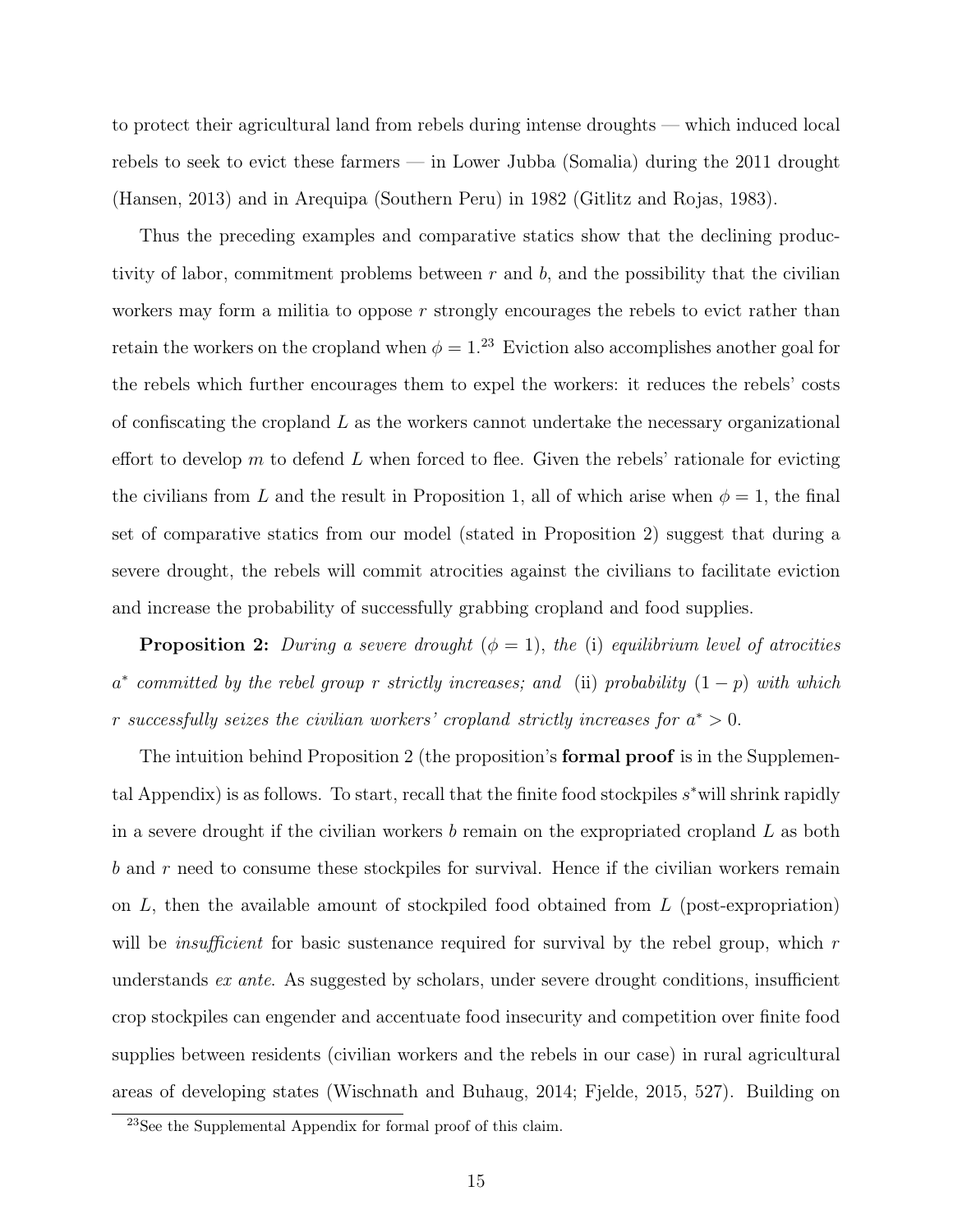this insight, our model suggests that such food insecurity and competition over finite food supplies encourages the rebels to not only evict the civilians  $b$  from  $L$  but also commit atrocities (during expropriation) against  $b$  — as these civilians are easy targets for predatory rebel groups— to facilitate eviction when  $\phi = 1$  (part (i), Proposition 2). Three reasons derived from our model account for this claim.

The first reason is that killing civilian workers allows the rebels to reduce the number of civilians, thus helping r to curb population pressures on the finite stockpiled food resource. This ensures that the rebels can consume a greater share of the stockpiled food because a greater amount of  $s^*$  obtained from the cropland is available to  $r$  for consumption when the civilians are removed. The second reason is that killing the workers b allows the rebels to send a powerful *observable* signal to these workers that they  $(r)$  will not share the stockpiled food on  $L$  with b during the drought but rather evict b from the cropland. As such, the signal sent to the civilian workers during a severe drought — by  $r's$  strategy of increasing the frequency of atrocities against the workers—helps the rebels to generate fear among b. This fear influences the civilians to flee from their cropland, which facilitates the rebel group's goal of forcible eviction and land expropriation, including the stockpiled food on L.

Third, r recognizes that committing more atrocities against the civilians b will allow the rebels to credibly threaten the civilians' physical integrity in equilibrium. The threat is credible since the rebels' net utility from committing atrocities  $a$  is higher than their benefits from retaining the civilians  $b$  on  $L$  during a drought which is reinforced by the workers' declining productivity (see Supplemental Appendix for formal proof of this claim). The credibility of the threat produced by committing atrocities helps  $r$  to compel  $b$  to flee from their cropland which makes it unlikely that the civilians will form a militia therein leading to a decrease in the possibility of  $m^*$ <sup>24</sup>. This increases the *ex post* probability  $(1-p)$ with which r successfully seizes the civilians' cropland (part (ii), Proposition 2) and fully captures the consumption benefits of the surviving arable land, thus providing the rebels with additional incentives  $ex$  ante to increase atrocities against civilians.

<sup>&</sup>lt;sup>24</sup>That is  $\frac{\partial m^*}{\partial a} < 0$  as shown in the proof of part (i) proposition 2 in Supplemental Appendix.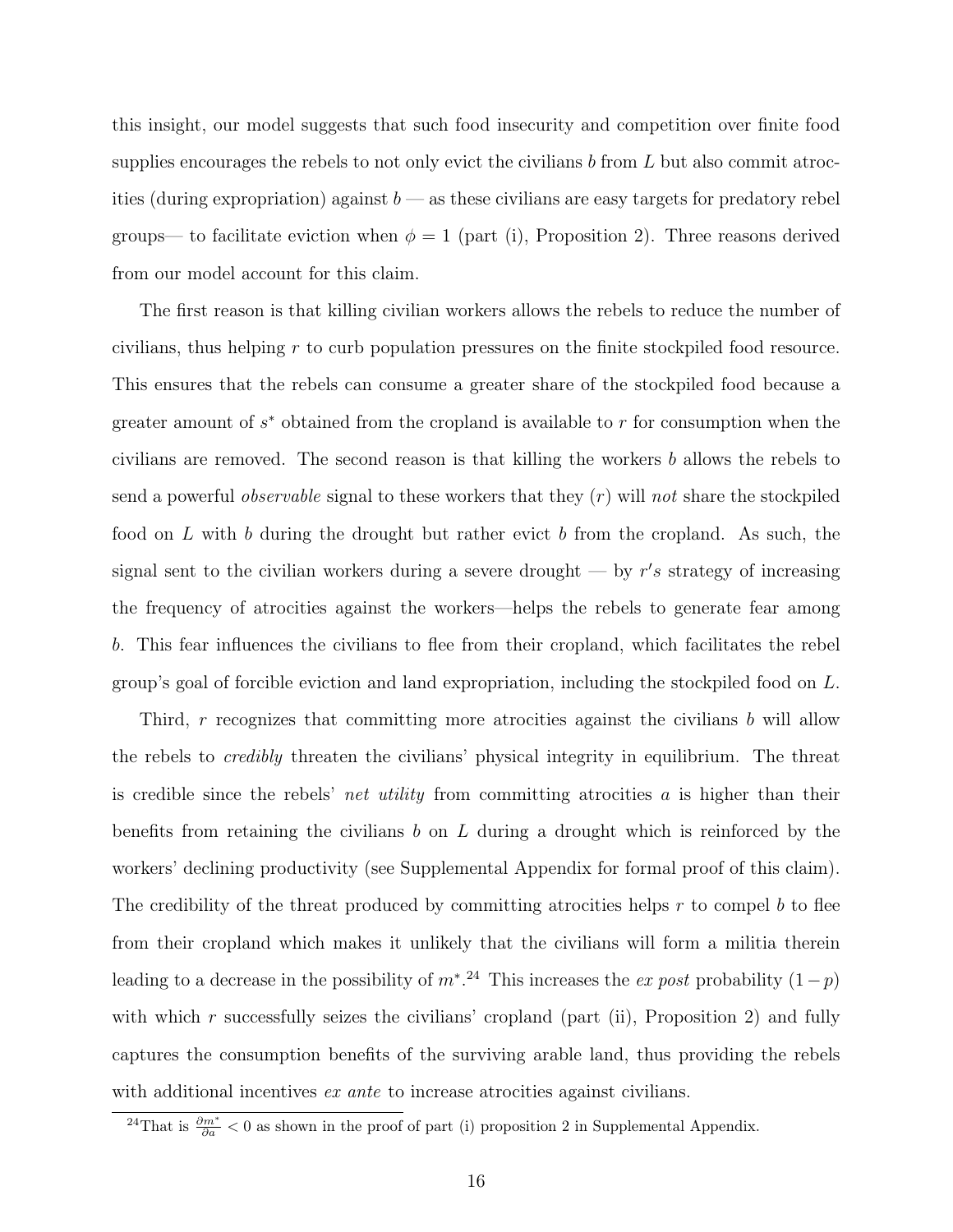Anecdotal evidence gathered from Bastar and Dantewada (in Chattisgarh, India) and Songkhla (in Thailand) further bolster our theoretical claims. To this end, first note that a report issued by India's Home Ministry in 2005 pointed out that when the monsoon failed in 2004 in Chattisgarh over a thousand people were killed by the Naxals in Bastar and over 3000 houses were burnt by the Naxalites circulate.<sup>25</sup> Another study posited that the Naxalites in Bastar and Dantewada committed atrocities against civilians during the 2004 drought which resulted in, "150,000 people have been displaced, approximately one-third of whom were officially living in camps as of February 2006; some 500 to 1000 people have been killed and over 3000 houses burnt" (Gregory, 2013, 18). Further, results from our India district-year sample reveals (discussed below) that the outbreak of severe drought in rural croplands of India leads to statistically positive increase in civilians killed by rebels (e.g., Naxalites) operating in these croplands.

Why did the Naxalites consistently carry out such indiscriminate acts of violence against farmers in Bastar and Dantewada during the 2004 drought? To answer this question, the print media and academics have suggested that during the 2004 drought, the Naxalites (as predicted by our theory) indiscriminately killed farmers living in Bastar and Dantewada in 2004 to prevent consumption of limited food by rural residents; indeed, the lesser the farmers living on arable lands, the greater the amount of crops that the Naxals could consume.<sup>26</sup> Another goal the Naxalites hoped to achieve by massacring farmers and tribals in Bastar in the 2004 drought was  $-$  also suggested by our theory  $-$  to send a clear message to the local farmers<sup>27</sup> that they would be physically harmed if they did not leave their rice fields<sup>28</sup>; this meant that the Naxals were strategically using acts of murder and brutality against villagers to generate fear among the villagers as such fear would compel the villagers to run away from their rice fields<sup>29</sup> and hide in neighbouring forests (Singh, 2006; Pandita, 2011). Finally, we

<sup>&</sup>lt;sup>25</sup> Ministry of Home Affairs, "Revisiting the Naxal Problem,"14 July 2005, Internal Security Division (Shastri Bhawan). Government of India, New Delhi, pp. 3-4.

 $^{26}$ Shankar (2006, 91); also, see "Maoist shadow over Chhattisgarh", The Times of India, 16 May 2005; Singh (2006).

<sup>&</sup>lt;sup>27</sup>Shankar (2006,59). Also, *Ministry of Home Affairs, op.cit,* fn.26; Singh (2006).

<sup>28</sup>Shankar (2006); Singh (2006).

<sup>29</sup>Shankar (2006, 59-60).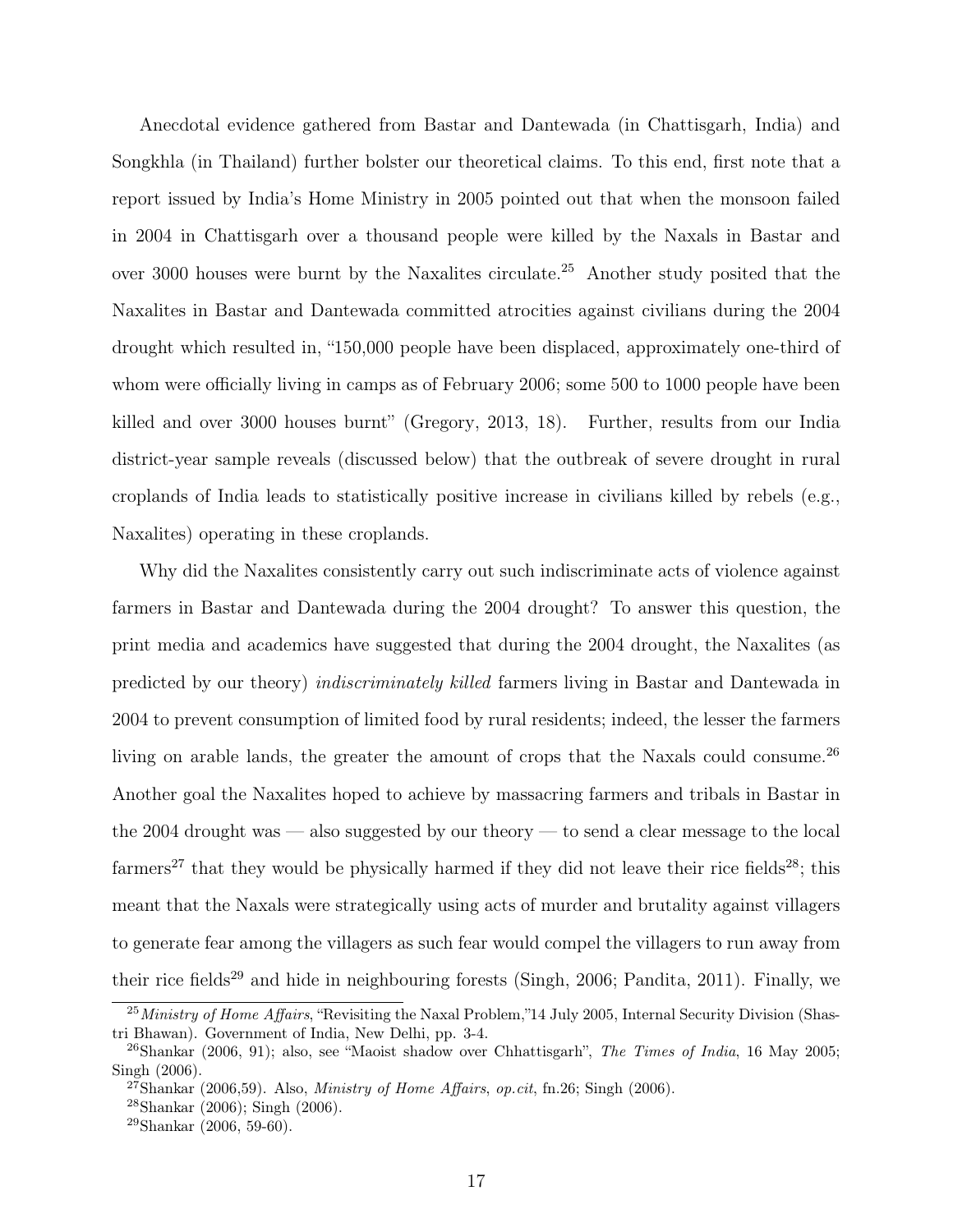describe in more depth in the Supplemental Appendix that the Naxalites in Bastar and Dantewada during the 2004 drought also recognized that forcing the civilians to flee from their fields by killing these civilians would help them to capture the rice fields, obtain stored food for consumption, and make it impossible for the farmers to build defence organizations that could challenge<sup>30</sup> the Naxalites' land appropriation goals (Singh, 2006; Shankar, 2006; Gregory, 2013).

Similarly, the BRN-C resorted to killing farmers in Rattaphum, Na Mom and Bang Klam (in Songkhla) as a tactic to evict these farmers from their rice fields when the region suffered from a serious drought in 2004 (Rattanachaya, 2004; Chongkittavorn, 2004; Srirai, 2008). In fact, the Government of Thailand's Ministry of Interior report in 2005 points out that there was a sharp (almost 90%) increase in villagers killed in Songkhla during the drought of 2004 and moreover, beheading, hangings and beatings of farmers in Songkhla became a frequent occurrence.<sup>31</sup> Some scholars also documented that during the 2004 drought in Songkhla the BRN-C killed over a thousand farmers in Rattaphum, forcefully displaced them from their fields,<sup>32</sup> and captured grain stockpiles (Chongkittavorn, 2004; Rattanachaya, 2004). Statistical estimates from our Thailand province-year sample discussed later show that intense droughts in rural crop producing regions lead to sharp increases in civilians killed by rebel groups in these regions.

Scholars and policy pundits in Thailand have suggested that the rampant killing of civilians in Songkhla during the 2004 drought was driven by strategic considerations. Indeed, as our theory predicts, the first objective behind the BRN-C led killing of civilians in Songkhla in 2004 was to send a clear signal to the farmers that their presence in the rice fields would not be tolerated; thus murdering the villagers would produce a deep-rooted fear among farmers that their lives would be in danger if they remained on their farms.<sup>33</sup> Generating fear among the farmers in Songkhla (by resorting to indiscriminate killings) to expel them from

<sup>30</sup>See Shankar (2006); Singh (2006).

 $31$  Ministry of Interior, July 2005, "Civilians Attacked and Villages Raided by BRN-C in Songkhla in 2004." Bangkok: Government of Thailand.

 $32$ Davis (2005); Srirai (2008).

 $33$ Ministry of Interior, July 2005, op. cit, fn.32; Also, see Chongkittavorn (2004).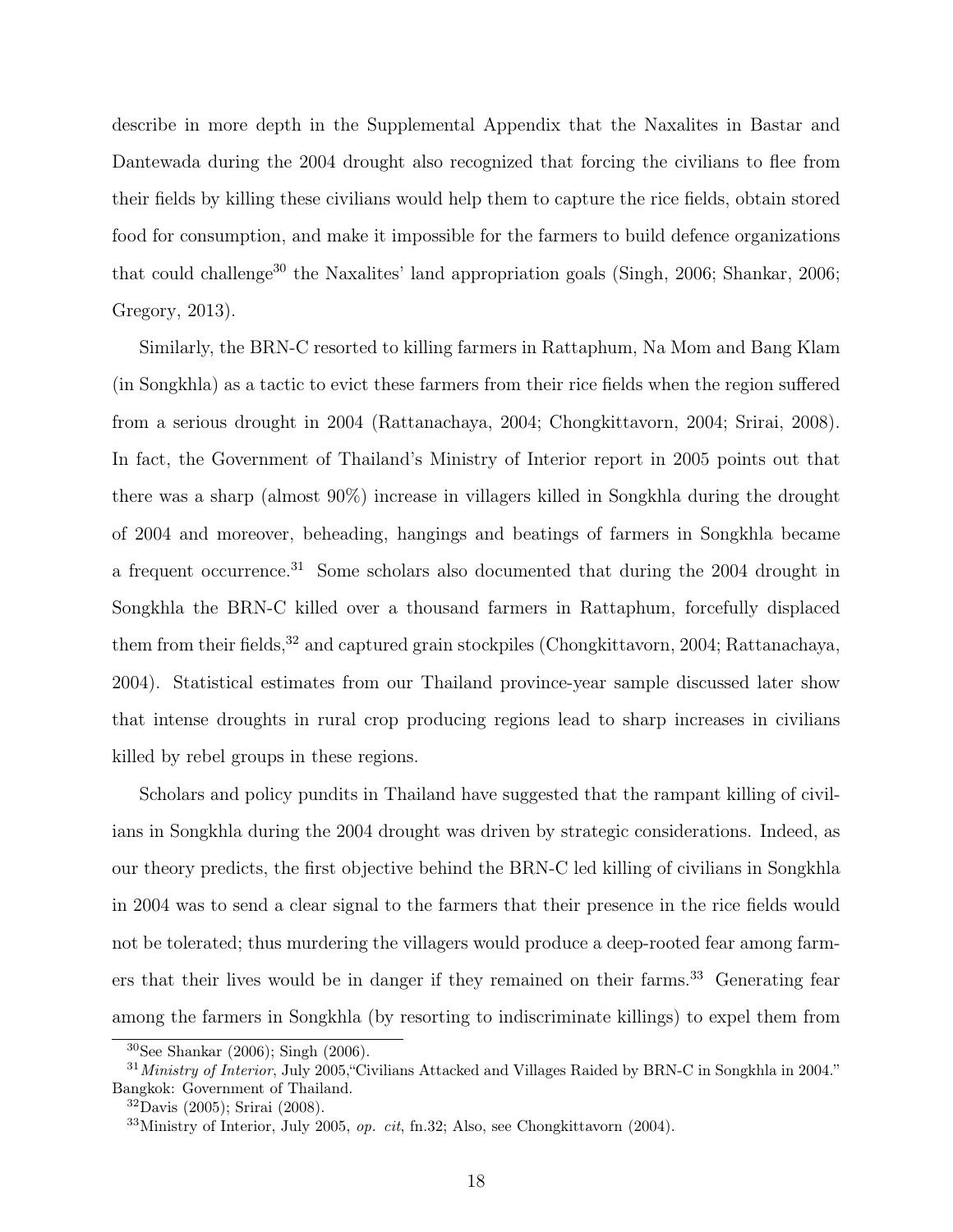their farms was seen — as suggested by our theory and as described in the Supplemental Appendix — by the BRN-C commanders as a tactic to discourage farmers from forming associations to defend their farmland and crops <sup>34</sup> and their property (Rattanachaya, 2004; Davis, 2005). The BRN-C's second objective for killing farmers in Rattaphum, Na Mom and Bang Klam in Songkhla was driven by the need to curtail the number of individuals who could consume the limited amount of rice stored by the farmers on their croplands in the 2004 drought (Chongkittavorn, 2004; Rattanachaya, 2004; Davis, 2005). As suggested in an interview given by a captured BRN-C leader "Hama", the BRN-C killed farmers in Rattaphum, Na Mom, Bang Klam to get them to leave their farms and prevent them from eating rice saved in  $\hat{B}\bar{a}n \ \hat{k}\hat{h}\bar{a}$  as the BRN-C wanted to consume this rice.<sup>35</sup>

Building on this detailed anecdotal evidence from Bastar, Dantewada and Songkhla, we conducted a brief statistical analysis of rebel-perpetrated atrocities within both our aforementioned district-year data for India (2002-09) and province-year data Thailand (2004-10) to evaluate key claims from our model. Our findings, discussed in full detail in the Supplemental Appendix, suggest a statistically significant positive association between severe droughts and rebel-perpetrated atrocities in these two cases. These results, and our model's predictions, suggest the following hypothesis, which is statistically evaluated below:

• **H**: Within rural cropland areas of developing countries, severe droughts will be associated with an increased frequency of rebel-perpetrated atrocities against civilians.

## Empirical Analysis

Our hypothesis posits that drought-affected agricultural areas within developing countries will be more likely to experience rebel-perpetrated atrocities than will comparable areas that do not exhibit similar drought conditions. We test this hypothesis on a sample encompassing

<sup>34</sup>Chongkittavorn (2004, 12). Also see Janchitfah (2004); Srirai (2008).

<sup>&</sup>lt;sup>35</sup>Hama's interview recorded and discussed in *Ministry of Defense*, March 2005, "Domestic Security Problems in Thailand" (White Paper), Bangkok: Supreme Command Headquarters.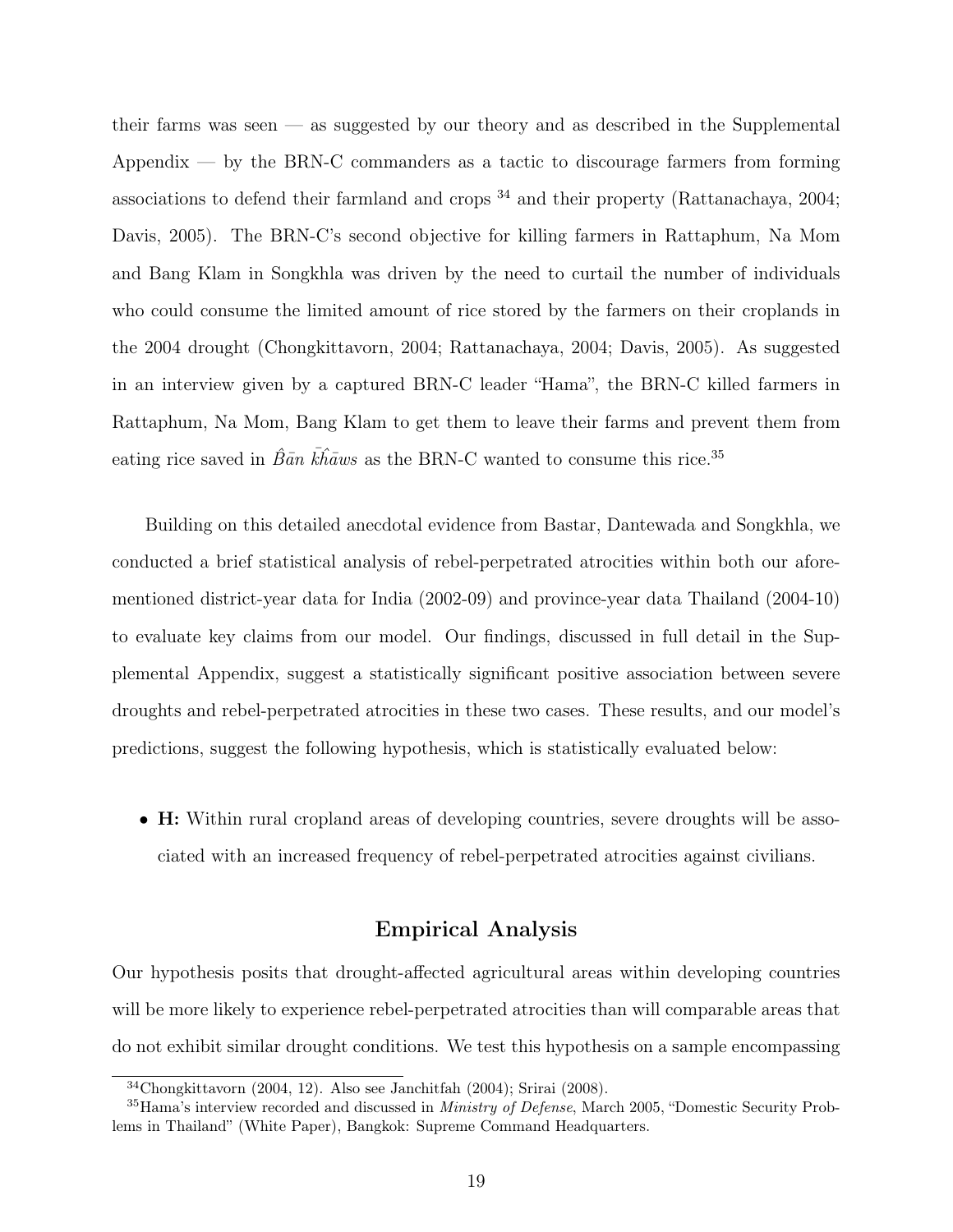14 years  $(1995-2008)^{36}$  and 138 developing countries.<sup>37</sup> These data are first structured into a cell-year level dataset wherein cells — our cross-sectional unit of interest — are measured at the  $0.5 \times 0.5$  decimal degree resolution<sup>38</sup> for our developing country land areas (Tollefsen et al., 2012). We then retain only those terrestrial cells that can be reasonably classified as pertaining to rural cropland areas. To achieve this, we first identify the extent of cropland within each of our developing country cells, as based upon the percentage of a cell's area whose land cover class was determined to be (irrigated and non-irrigated) cropland by the Globcover 2009 project's analysis of global satellite imagery data (Bontemps, Defourny and Van Bogaert, 2009), which are plotted for our developing country sample in Figure 1. We then omit all cells that were identified as having zero cropland, thereby ensuring that the remaining cells in our developing country sample most closely correspond to the "rural/agricultural" context that is assumed by our formal model. $39$  There are approximately 26,860 total cells observed for any given year within our 1995-2008 sample period, with the average developing country in our sample containing roughly 197 cropland cells.

The dependent variable, atrocities<sub>t</sub>, is operationalized as the yearly  $(t)$  count of atrocities committed against civilians by insurgents within a sample cell. This measure was coded from the PITF Worldwide Atrocities Dataset, which defines atrocities as "implicitly or explicitly political, direct, and deliberate violent action resulting in the death of noncombatant civilians" (PITF, 2009, 3). The PITF uses a primary set of seven international news and NGO sources<sup>40</sup> to collect and code a reasonably systematic sample of atrocities occurring worldwide, 1995-2014, and then uses human coders to accurately record each atrocity's geolocation. The resultant PITF data thereby limit the starting year for our sample to 1995.

<sup>36</sup>The total temporal range for which information on our variables was available.

<sup>&</sup>lt;sup>37</sup>We use the International Statistical Institute's threshold to identify our sample countries (ISI, 2012). The developing countries included in our sample are listed in the Supplemental Appendix.

 $38$ I.e., cells of approximately 55 x 55 kilometers at the equator (3025 square kilometers area).

 $39$ Note that we (i) control for the *extent* of cropland within these remaining cells in our analysis and (ii) examine alternate "rural/agricultural" criteria in our robustness section, including samples of all developing country cells with little to no urban land (Bontemps, Defourny and Van Bogaert, 2009).

<sup>40</sup>Specifically, Agence France Presse, Associated Press, New York Times, Reuters, CNN, BBC World Monitor, All-Africa, and http://syrianshuhada.com/—though additional local and NGO/IGO sources can appear as primary or secondary sources in the PITF data when quoted by the aforementioned sources.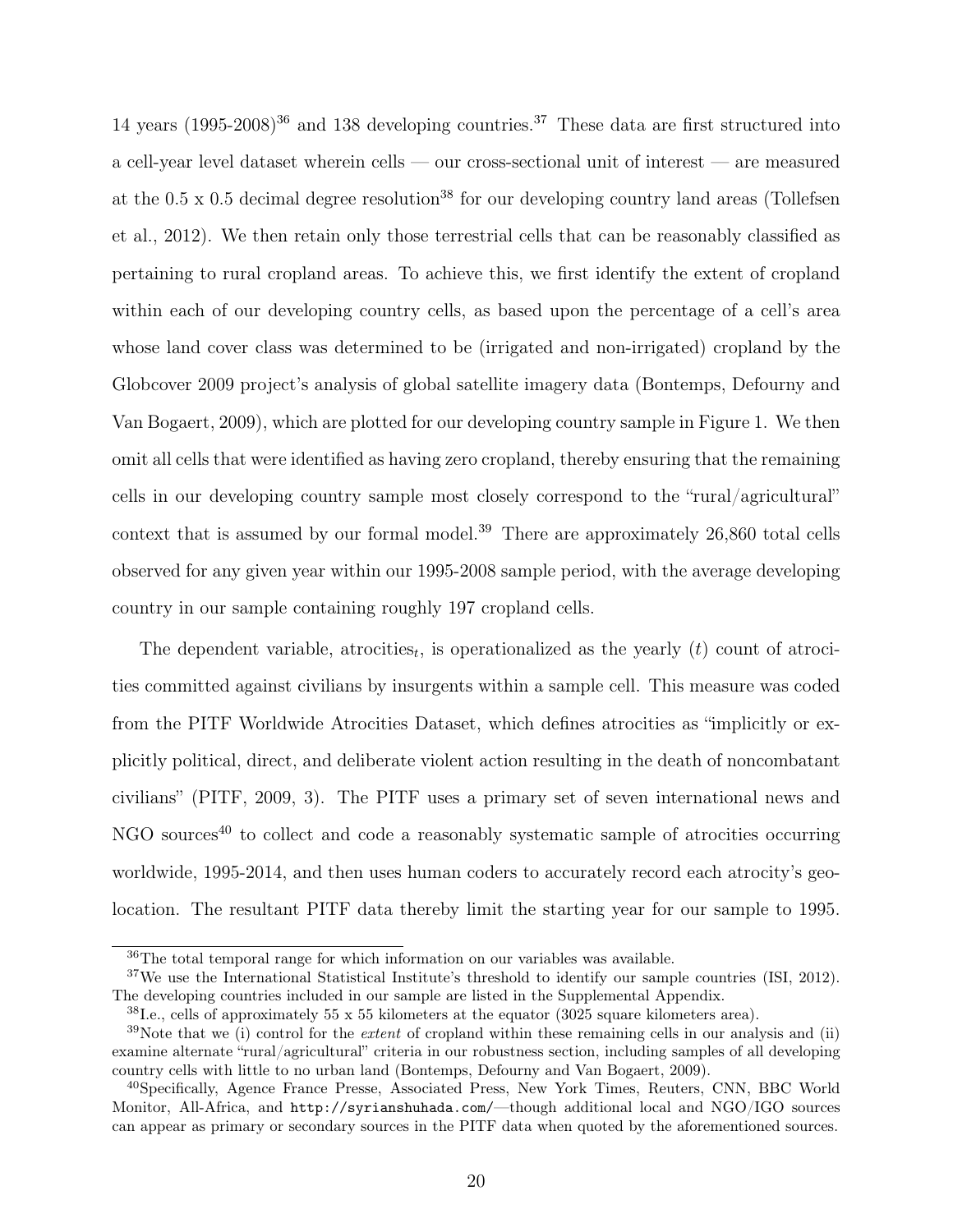

Figure 1: Cropland Levels within Developing Country Sample (1995-2008)

The PITF records information on both atrocities campaigns and atrocity incidents where five or more noncombatant deaths occurred, $^{41}$  and we focus on incidents to ensure comparability across cases, and to facilitate temporal aggregation. Given that our theory pertains to rebel perpetrators exclusively, we further limit our atrocity cases to atrocity incidents arising from perpetrators identified as members of nonstate organizations or groups with no allegations of state support—which correspond to roughly 33% of all atrocity incidents for our years of interest—and then sum each cell's identified atrocity incidents to the yearly level. There are 2,446 incidents in our 1995-2008 sample, with an average cell-year count, standard deviation, and range of 0.007, 0.207, and 0-60. Additional summary statistics, histograms, and spatio-temporal plots of atrocities<sub>t</sub> appear in the Supplemental Appendix. For our sample, a total of 75 countries experienced at least one rebel-perpetrated atrocity, underscoring our earlier contention that rebel-perpetrated atrocities are not limited to active civil wars.

Given the event count nature of atrocities<sub>t</sub>, we employ a negative binomial  $(NB)$  model in our baseline specification below. In doing so, we are relaxing the (Poisson) mean-variance equality assumption so as to allow for a conditional variance in our observed counts that

<sup>&</sup>lt;sup>41</sup>An incident is defined as "[a]n atrocity perpetrated by members of a single organization or communal group, or by members of multiple organizations or groups reportedly acting in concert, in a single locality within a 24-hour period" (PITF, 2009, 6), whereas campaigns correspond to a residual category for atrocities that lack sufficient information for the identification of incidents.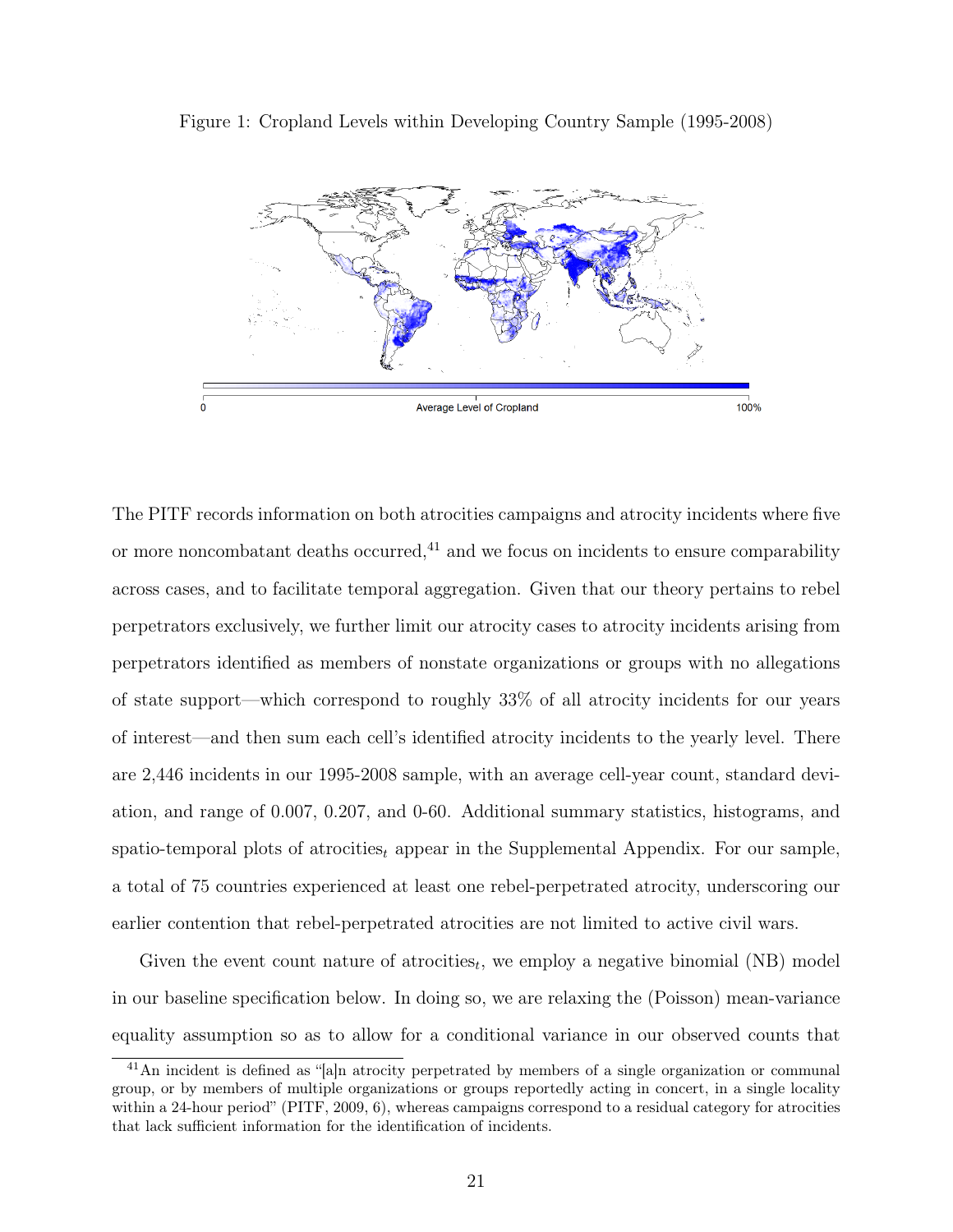is larger than our count measure's conditional mean. The observed values for atrocities<sub>t</sub> lend support to this decision, as the variance of this measure (0.042) is far larger than the corresponding mean (0.007). However, there are also a disproportionate number of zero count observations in our sample, relative to positive atrocities<sub>t</sub> count values, with over  $99\%$ of all observations recording a zero value on atrocities<sub>t</sub>. Given this feature, as well as the actuality that, for many cells, atrocities were highly improbable due to either a stringent rule of law, a harmony of interests, or an absence of any human presence, many of our sample-zeroes are likely reflective of cell-years that could never have experienced atrocities under any circumstances, rather than count stage instances in which a rebel could have initiated an atrocity, but chose not to do so. Ignoring this feature, and treating all zero observations as true count stage zeroes, risks biasing our estimates. To avoid these biases, we must statistically account for the mixture of excess zeroes that exist within atrocities $_t$ .

We use a zero-inflated negative binomial (ZINB) model to do so. This approach draws upon recent studies that have recognized the potential for zero-inflated count processes within event counts of similar phenomena, including domestic conflicts arising within subnational units (e.g., Hegre, Ostby and Raleigh, 2009) and instances of violence against civilians measured at a comparable (PRIO-GRID) level of aggregation to that used here (Fjelde and Hultman, 2014). Accordingly, we build upon our baseline NB specification with a series of ZINB specifications. The latter models allow us to evaluate the effects of our covariates upon the very cases that are of most interest to the study at hand: cell-years that are potentially atrocity-prone. The ZINB model specifically does so by combining the results from a binary logit equation testing for whether (or not) a zero observation is likely to have been produced by the zero-only data generating process (d.g.p.) with the results of a negative binomial count equation that tests for the effect of our covariates on the expected frequency of rebelperpetrated atrocities<sub>t</sub>, conditional on a case being non-zero inflated. We equate such a case in our application to a cell-year that is at least structurally able to experience an atrocity incident, which we can contrast with a cell devoid of any human presence or interaction due to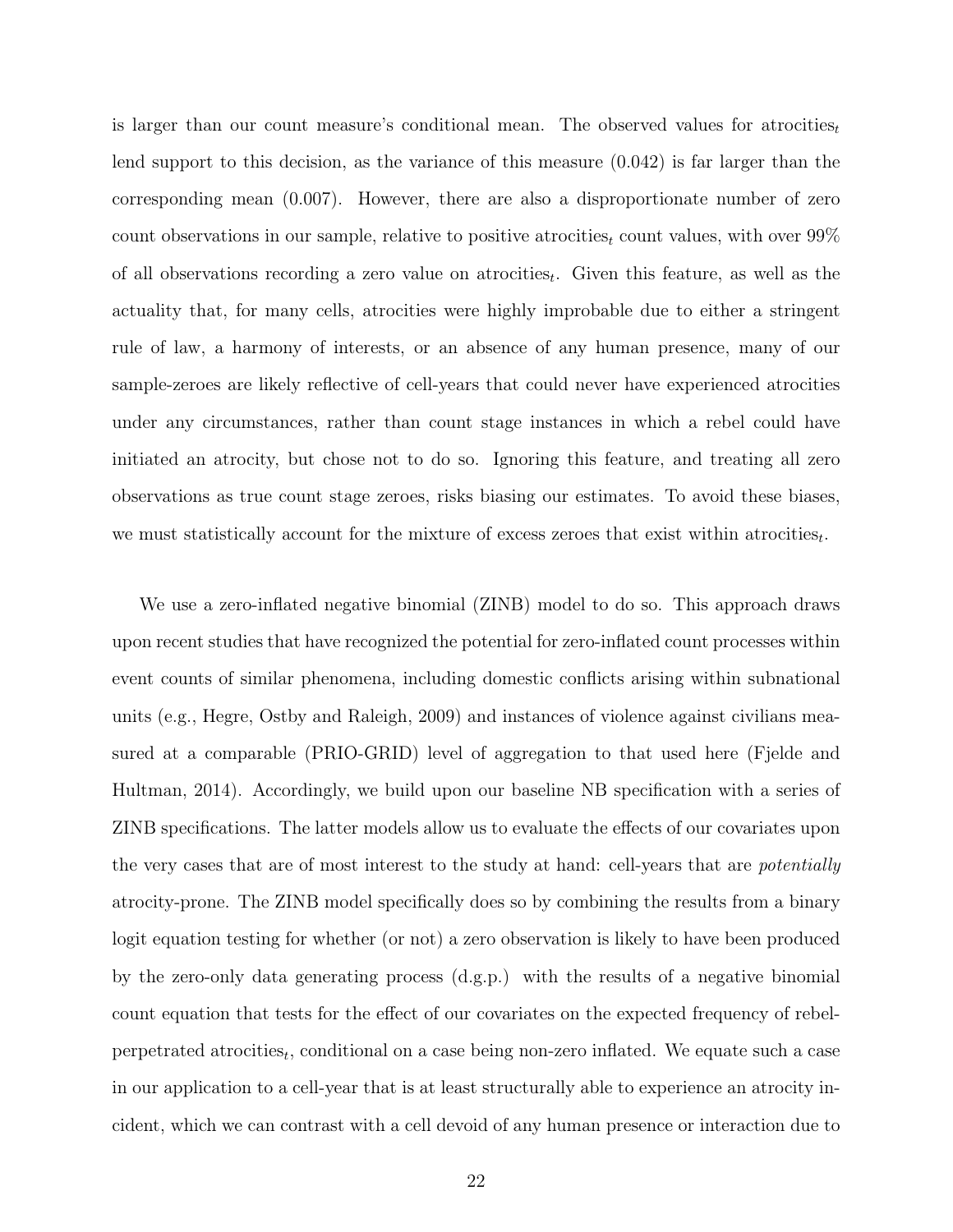climate and geographic factors, or with a cell that simply lacks the opportunity for atrocities due to (i) an absence of conflict-prone social conditions or (ii) a harmony of interests.

Recall that our hypothesis expects drought-affected areas in developing countries to experience higher frequencies of rebel-perpetrated atrocities than areas not affected by drought. We thus construct a binary independent variable — drought $_t$  — that is measured at the same 0.5 x 0.5 cell resolution as our dependent variable, and merge this to our cell-year global grid-sample. We operationalize drought<sub>t</sub> using a Standardized Precipitation Index (SPI) that aggregates monthly precipitation data to the cell-year level (Tollefsen et al., 2012). Using monthly rainfall deviations from the local norm, the SPI classifies various forms of dryness, including (i) moderate dryness (cell-years that saw at least three consecutive months of moderate dryness) and (ii) severe dryness (cell-years that saw at least two consecutive months of severe dryness). We follow existing conventions (Tollefsen et al., 2012) and classify a "severe" drought<sub>t</sub> as one in which both conditions i and ii are met, and code drought<sub>t</sub> as 0 otherwise. We report summary statistics for drought<sub>t</sub> in our Supplemental Appendix, and evaluate additional operationalizations of drought in our robustness section.

In addition to drought<sub>t</sub>, several cell-year level controls are added to the count stage of our NB and ZINB model specifications. These variables are derived from either the PRIO-GRID (Tollefsen et al., 2012) or from the PITF's atrocities data. We lag all time varying political-economic controls (which could mediate the effects of droughts) by one year but maintain the current-year measures for our (largely time invariant and exogenous) geographic controls. Summary statistics for all control variables are listed in Table A.1 of the Supplemental Appendix. Several of our cell-level controls were included to ensure that any findings pertaining to drought, are robust to proximate levels of conflict and social strife. Here we include cell-level one year lags of civil conflict<sub>t−1</sub> presence, local ethnic diversity<sub>t−1</sub>,<sup>42</sup> and the spatial lag of atrocities<sub>t−1</sub>. Our models also control for a cell's broader geographic characteristics by adding each cell's ln cell area<sub>t</sub>, ln border distance<sub>t</sub>, and the percentage of a cell's area denoted as urban and cropland (Bontemps, Defourny and Van Bogaert, 2009), each

<sup>42</sup>I.e., a count of the number of politically relevant ethnic groups in a particular cell (Tollefsen et al., 2012).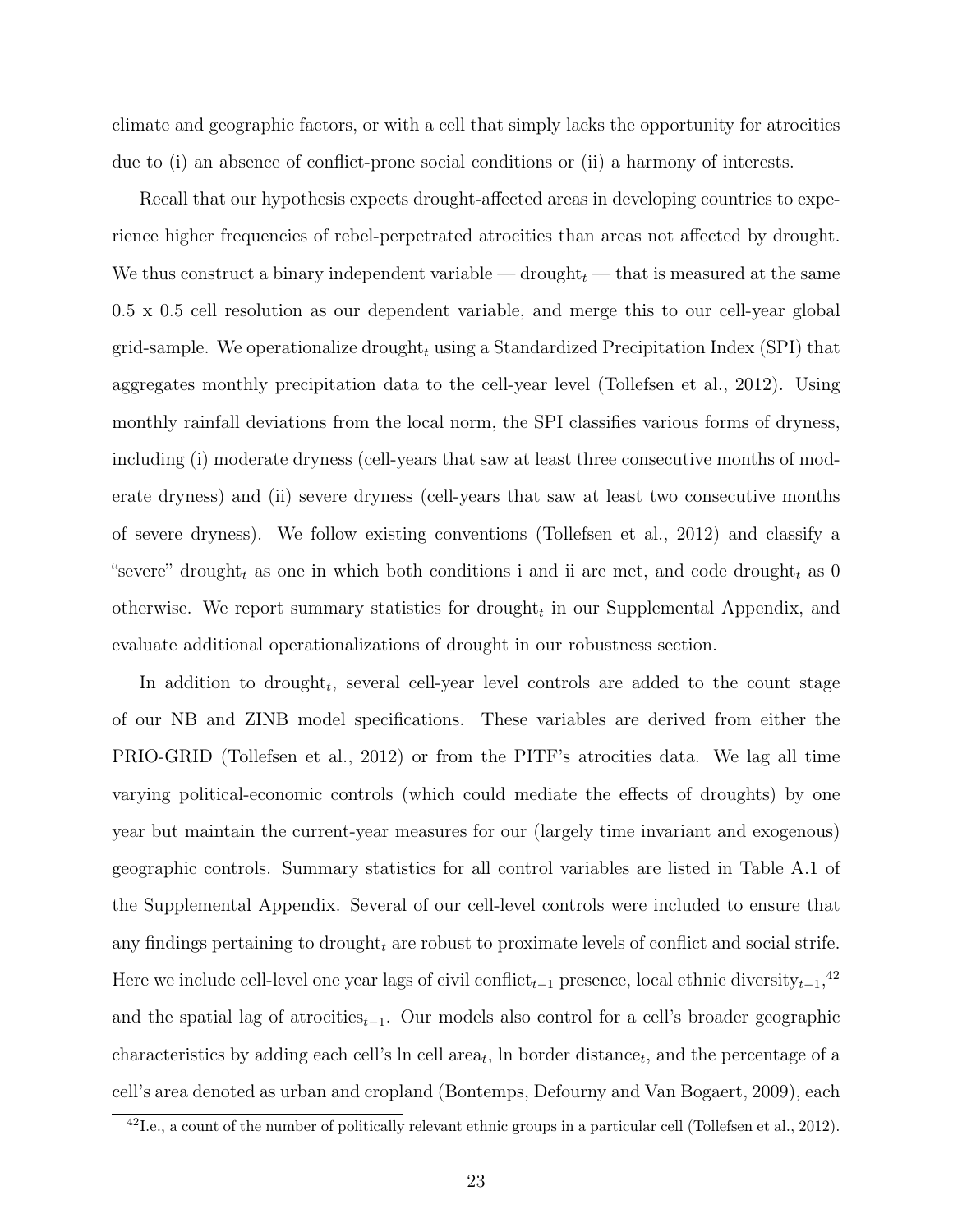of which is time-invariant. We account for civilian population, as well as state-penetration and economic wealth more generally, by controlling for each cell's ln population<sub>t−1</sub>, travel time<sub>t</sub> to the nearest major city (in logged minutes) and logged gross cell product (Nordhaus, 2006). Our robustness models then further isolate the effects of drought<sub>t</sub> by controlling for additional cell-level variables such as ln precipitation<sub>t</sub>, and temperature<sub>t</sub>, and drought<sub>t-1</sub>.

In order to better ensure that it is indeed drought $_t$ —and not the country-level politicaleconomic conditions that could potentially exacerbate the effects of droughts—that are affecting atrocities<sub>t</sub>, a larger specification presented below also includes a number of additional country-year level controls. We again lag each control by one calender year where appropriate. These country-year control variables first account for a country's political regime via an ordinal polity<sub>t−1</sub> indicator (Marshall, Jaggers and Gurr, 2013), as political regime-type is related to both atrocities against civilians (e.g., Ulfelder, 2012) and agricultural development (Bates and Block, 2013). Next, we add a country's overall ln GDP  $pc_{t-1}$  (World Bank, 2012), given that aggregate economic development has been shown to be associated with atrocities (Ulfelder, 2012). We then cluster our standard errors on cell-id in all models below, and add cubic polynomials for time to account for temporal dependence in our largest specifications.

Lastly, we add several control variables to the inflation-stage of our ZINB models. Recall that this stage accounts for the factors that systematically predispose some cells to be structurally (non) atrocity-prone. As population presence is a necessary condition for a cell to have at least some opportunity for rebel-perpetrated atrocities, we include our three primary population measures, ln travel time<sub>t</sub> to the nearest major city, urban<sub>t</sub> land area, and ln population<sub>t−1</sub> within our inflation stage. We expect these to be positively (ln travel time<sub>t</sub>) and negatively (urban<sub>t</sub> and population<sub>t</sub>) associated with inflation. Our justification for including population-oriented variables in our inflation-stages is consistent with civil conflict research (Hegre, Ostby and Raleigh, 2009; Fjelde and Hultman, 2014). We argued more generally above that stable socio-political environments, harmonies of interests, and an absence of violence each limit the opportunities for atrocities to arise within some cells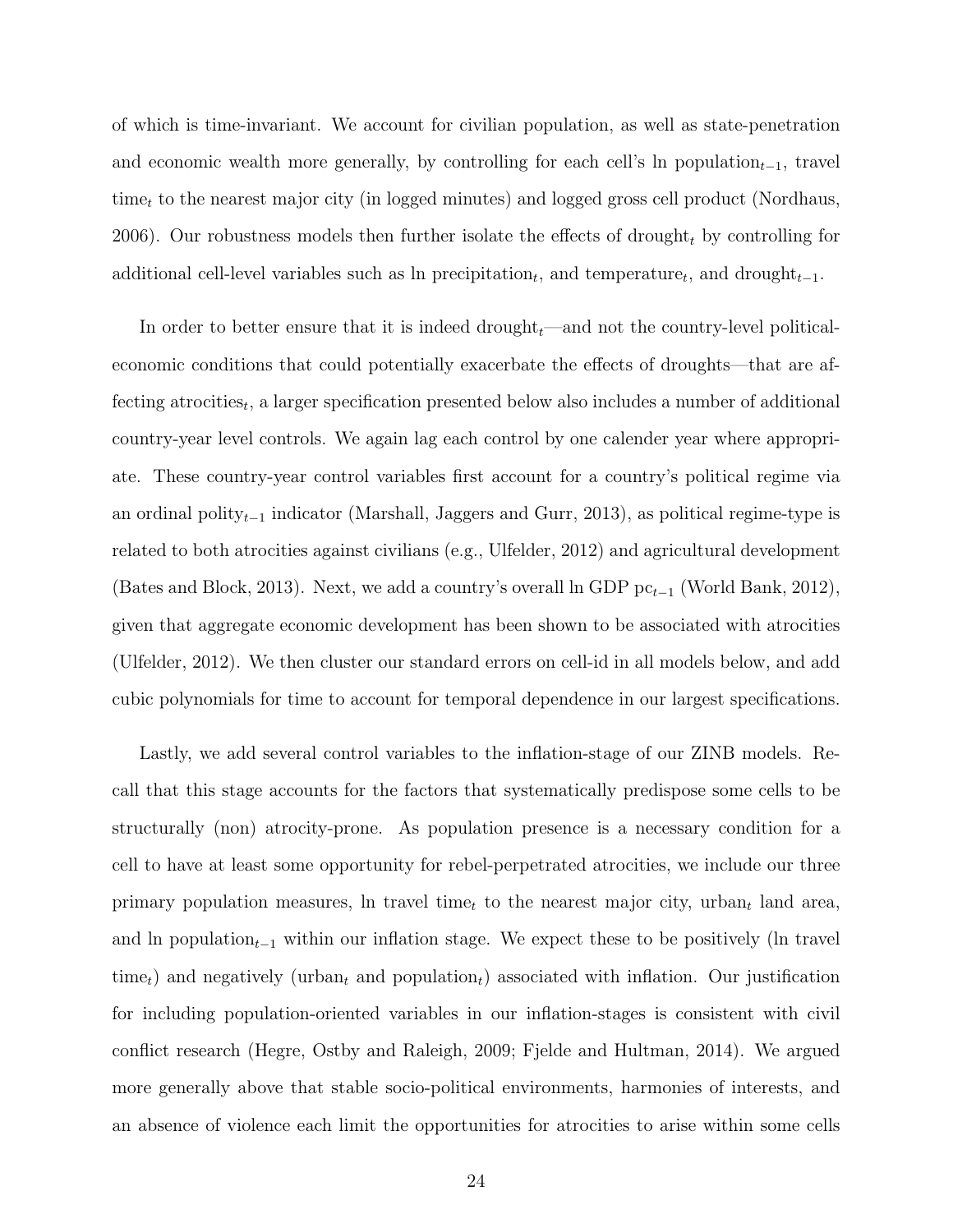and regions. Hence, we also include our cell-level civil conflict<sub>t−1</sub> measure, and later our country-level indicators of polity<sub>t−1</sub> and ln GDP pc<sub>t−1</sub>, in our inflation stages. While we demonstrate above that civil conflict<sub>t−1</sub> does not predict rebel-perpetrated atrocities in a deterministic sense, we do believe it to affect atrocity-opportunity in a probabilistic sense. This is consistent with conflict studies employing ZINB models, which have demonstrated that past civil conflict is a robust predictor of zero-inflation in these contexts (e.g., Fjelde and Hultman, 2014; Bagozzi, 2015). Finally, while our theory contends that drought<sub> $t-1$ </sub> will affect the *incidence* of atrocities<sub>t</sub>, we additionally control for drought<sub>t-1</sub> in the inflation stage of our large ZINB specification so as to ensure that our primary findings are also robust to the inclusion of drought $t_{t-1}$  in this stage.<sup>43</sup>

#### Results

Table 1 first reports a baseline NB model of rebel-perpetrated atrocities, which includes  $\text{drought}_t$  and several key cell-level controls. This model is followed by a comparable ZINB model that includes our aforementioned cell-level inflation stage covariates, a medium ZINB specification that includes our full set of cell and country-level control variables, and then a full ZINB specification that all adds our spatial and temporal controls. All results strongly support the hypothesized effect of drought<sub>t</sub> on atrocities. The baseline NB model suggest that—controlling for a cell's recent levels of civil conflict, population, and geographic location—increases in drought<sub>t</sub> have a statistically significant positive effect on the frequency of rebel-perpetrated atrocities. Our baseline and medium ZINB specifications similarly indicate that once one has controlled for these factors, in addition to conditioning on an observation being a potential atrocity site in year  $t$ , drought<sub>t</sub> continues to have a positive and statistically significant effect on atrocities. The full ZINB model demonstrates that this statistically significant effect of drought<sub>t</sub> remains even after further controlling for a cell's potential spatial and temporal dependencies. Table 1 therefore supports our hypothesis and suggest that, (un)conditional on a cell being able to experience rebel-perpetrated atrocities in year  $t$ , the presence of droughts increases the rate at which civilians in that geographic

<sup>43</sup>We thank an anonymous reviewer for this suggestion.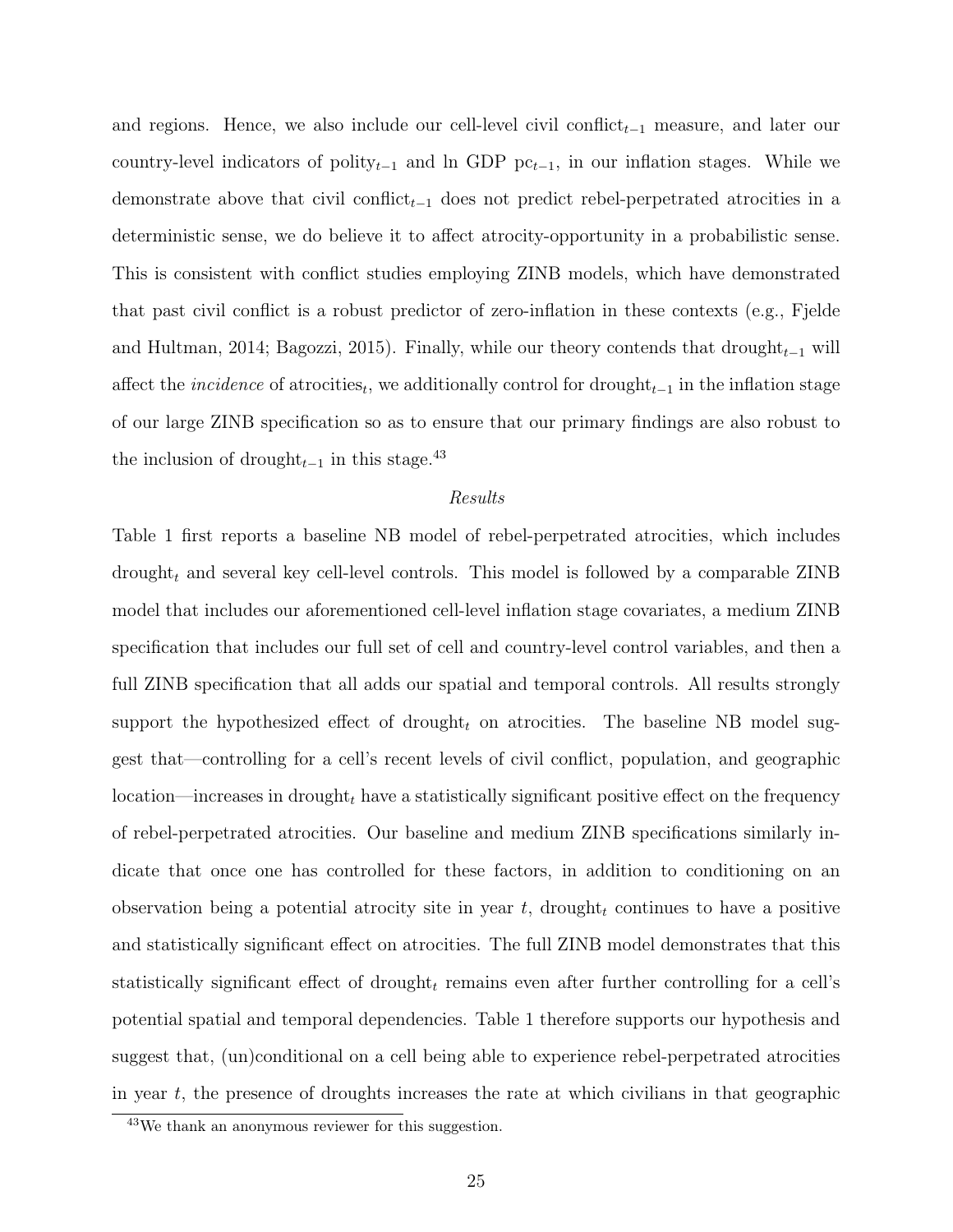area experience atrocities at the hands of rebels.

Next, we examine the inflation stages of Models 2-4 to verify that our decision to use zeroinflated models was defensible. As expected, the inflation stage estimate for civil conflict<sub>t−1</sub> is consistently negative and significant, suggesting that civil conflicts make a cell less likely to be inflated, and thus more likely to be able to experience rebel atrocities. Ln population is negative and significant in Model 2-4, implying that more populated cells are more able to experience rebel atrocities in year  $t$ . Urban<sub>t</sub> is negative and significant in Model 2, but insignificant in Models 3-4. The former result implies that, like population, more urbanized (i.e., populated) cells are more likely to be able to experience atrocities in the present year. Controlling for these population dynamics, the negative and significant coefficient estimate on ln travel time<sub>t</sub> in Models 3-4 implies that more rural cells are more apt to experience such conflicts. While ln GDP  $pc_{t-1}$  is not consistently significant, Polity<sub>t-1</sub> is negative and significant in the ZINB stage of Models 3-4, indicating that more democratic countries are more able to experience rebel-perpetrated atrocities. Finally, drought<sub>t</sub> is insignificant in our inflation stages. In sum, our inflation stage generally performs as expected, which suggests that our decision to account for inflation was correct.

To assess the substantive impact of drought<sub>t</sub>, we next turn to Table 2, which presents the percentage differences in expected values of rebel-perpetrated atrocities $_t$ , given an increase in  $\text{drought}_t$  from 0 (no drought) to 1 (severe drought), and compares this first difference to those derived from two additional highly significant predictors of atrocities<sub>t</sub> (i) a 0-to-1 change in civil conflict<sub>t−1</sub> and (ii) one standard deviation (SD) increase in splag atrocities<sub>t−1</sub>. For each first difference, we hold all other variables at their means or modes.<sup>44</sup> The changes that we observe in a cell's estimated level of rebel-perpetrated atrocities in response to a extreme drought are substantial. Experiencing a severe drought is expected to lead to a 41.12% increase in the expected number of yearly rebel-perpetrated atrocities. This percentage change is (i) moderately larger to what we would expect to see given a 0-to-1 change 1SD

<sup>&</sup>lt;sup>44</sup>These quantities were calculated from the outcome stage of our Model 4 estimates, and thus report the effects of each variable on an (already) atrocities-prone observation.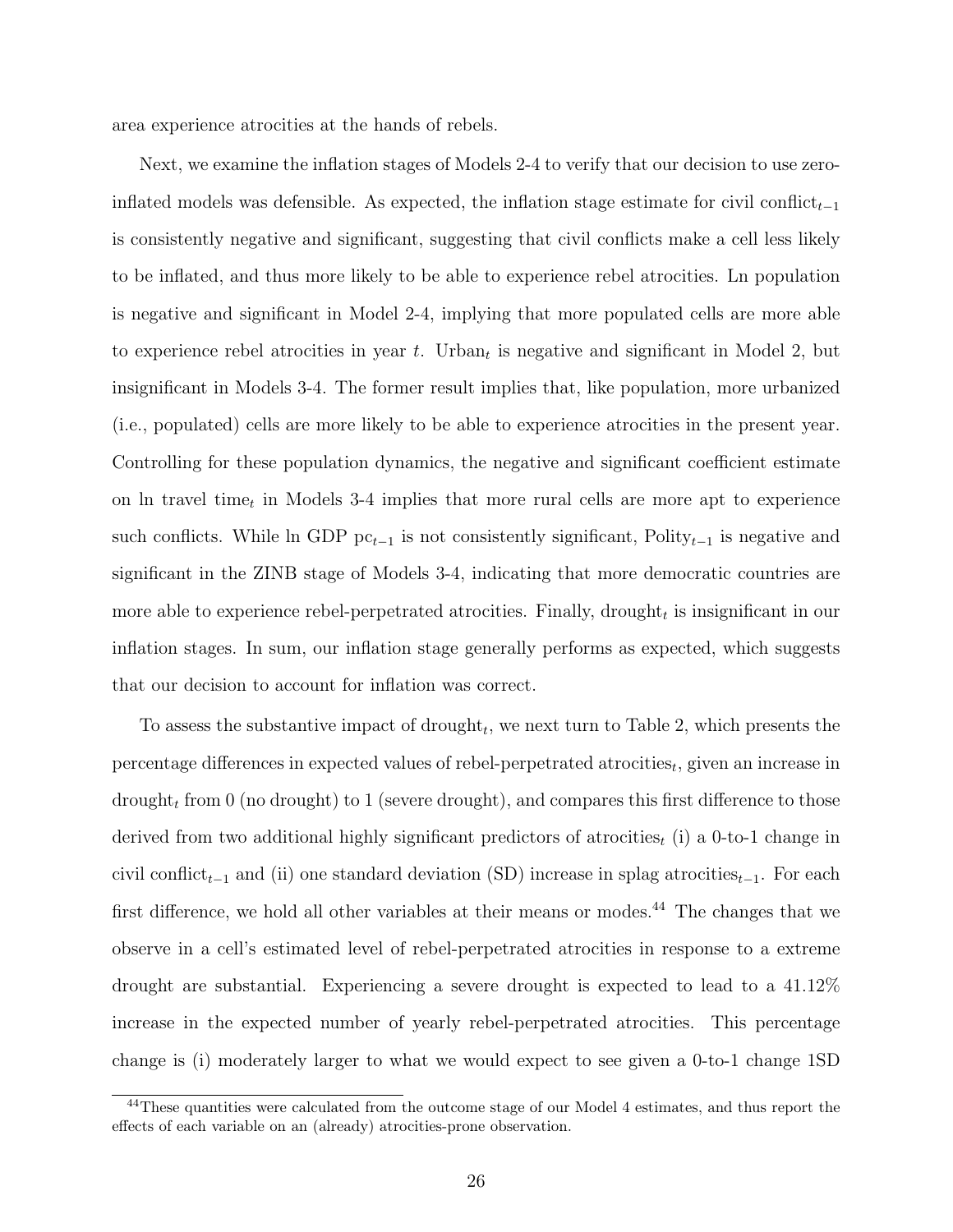|                               | Model 1:           | s.e.    | Model 2:             | s.e.    | Model 3:    | s.e.    | Model 4:         | s.e.    |
|-------------------------------|--------------------|---------|----------------------|---------|-------------|---------|------------------|---------|
|                               | <b>Baseline NB</b> |         | <b>Baseline ZINB</b> |         | Medium ZINB |         | <b>Full ZINB</b> |         |
| Count Stage                   |                    |         |                      |         |             |         |                  |         |
| $Drought_t$                   | $0.313*$           | (0.127) | $0.397*$             | (0.144) | $0.508*$    | (0.218) | $0.336*$         | (0.130) |
| Civil conflict <sub>t-1</sub> | $2.119*$           | (0.095) | $0.825*$             | (0.250) | $0.919*$    | (0.417) | $0.238*$         | (0.076) |
| Ln travel time $_t$           | 0.016              | (0.152) | $-0.195$             | (0.261) | 0.213       | (0.353) | 0.035            | (0.099) |
| Ln cell area $_t$             | 0.050              | (0.134) | 0.0002               | (0.135) | $-0.170$    | (0.171) | $-0.105$         | (0.111) |
| Ln population $_{t-1}$        | $0.605*$           | (0.064) | $0.319*$             | (0.112) | $0.588*$    | (0.238) | 0.077            | (0.064) |
| Ln $\text{GCP}_{t-1}$         |                    |         |                      |         | $-0.174$    | (0.136) | $-0.019$         | (0.083) |
| $\text{Poly}_{t-1}$           |                    |         |                      |         | $-0.081$    | (0.029) | $-0.001$         | (0.007) |
| Ln border distance $_t$       |                    |         |                      |         | $0.378*$    | (0.074) | 0.025            | (0.025) |
| $Urban_t$                     |                    |         |                      |         | 0.033       | (0.034) | 0.019            | (0.020) |
| $C_{\text{ropland}_t}$        |                    |         |                      |         | $-0.009*$   | (0.003) | $-0.001$         | (0.002) |
| Ethnic Diversity $t-1$        |                    |         |                      |         | $-0.039$    | (0.075) | $-0.044$         | (0.034) |
| Ln GDP $pc_{t-1}$             |                    |         |                      |         | $0.546*$    | (0.167) | $-0.019$         | (0.072) |
| Splag Atrocities $DV_{t-1}$   |                    |         |                      |         |             |         | $0.645*$         | (0.149) |
| $t_{\scriptscriptstyle\perp}$ |                    |         |                      |         |             |         | $-40.149*$       | (0.134) |
| $\boldsymbol{t}^2$            |                    |         |                      |         |             |         | $20.061*$        | (0.078) |
| $t^3$                         |                    |         |                      |         |             |         | $-3.459*$        | (0.014) |
| Constant                      | $-0.478$           | (0.779) | $-6.361*$            | (1.955) | $12.354*$   | (5.627) | 0.016            | (1.412) |
| <b>Inflation Stage</b>        |                    |         |                      |         |             |         |                  |         |
| Ln population $t-1$           |                    |         | $-0.354*$            | (0.134) | $-0.412*$   | (0.210) | $-0.458*$        | (0.063) |
| Ln travel time $_t$           |                    |         | $-0.333$             | (0.227) | $-0.072*$   | (0.231) | $-0.684*$        | (0.132) |
| Civil conflict <sub>t-1</sub> |                    |         | $-1.827*$            | (0.198) | $-2.727*$   | (0.282) | $-5.408*$        | (0.097) |
| Urban $_t$                    |                    |         | $-0.124*$            | (0.041) | $-0.123$    | (0.068) | $-0.038$         | (0.022) |
| Ln GDP $pc_{t-1}$             |                    |         |                      |         | $1.146*$    | (0.467) | $-0.186$         | (0.103) |
| $\text{Poly}_{t-1}$           |                    |         |                      |         | $-0.162*$   | (0.062) | $-0.042*$        | (0.013) |
| $Drought_t$                   |                    |         |                      |         | 0.307       | (0.302) | $-0.017$         | (0.228) |
| Constant                      |                    | $\cdot$ | $8.092*$             | (1.910) | $-2.325$    | (7.664) | $-10.814$        | (1.785) |
| Observations                  | 366,124            |         | 366,124              |         | 333,243     |         | 333,243          |         |
| Log-psuedoikelihood           | $-9,593.36$        |         | $-9,499.24$          |         | $-7,197.42$ |         | $-1,665.74$      |         |

Table 1: Count Model Estimates of Rebel-Perpetrated Atrocities, 1995-2008

Note:  $*$  indicates  $p < 0.05$ ; values in parentheses are robust standard errors clustered by cell-id.

| Table 2: Percentage Change in Expected Atrocities Count in Year t |  |  |  |  |  |  |  |
|-------------------------------------------------------------------|--|--|--|--|--|--|--|
|-------------------------------------------------------------------|--|--|--|--|--|--|--|

| $Drought_t$                          | Civil conflict <sub>t-1</sub>    | Splag Atrocities $DV_{t-1}$         |
|--------------------------------------|----------------------------------|-------------------------------------|
| $+41.12\%$                           | $+27.23\%$                       | $+1.98\%$                           |
| $(+8.64\% \leftrightarrow +80.77\%)$ | $(+9.42 \leftrightarrow +47.03)$ | $(+1.09\% \leftrightarrow +2.87\%)$ |

Note:  $\overline{Drought_t}$  and civil conflict<sub>t−1</sub> were each changed from  $0 \to 1$ . Splag Atrocities  $\overline{DV_{t-1}}$  was increased

1SD above its mean. Values in parentheses are 95% confidence intervals.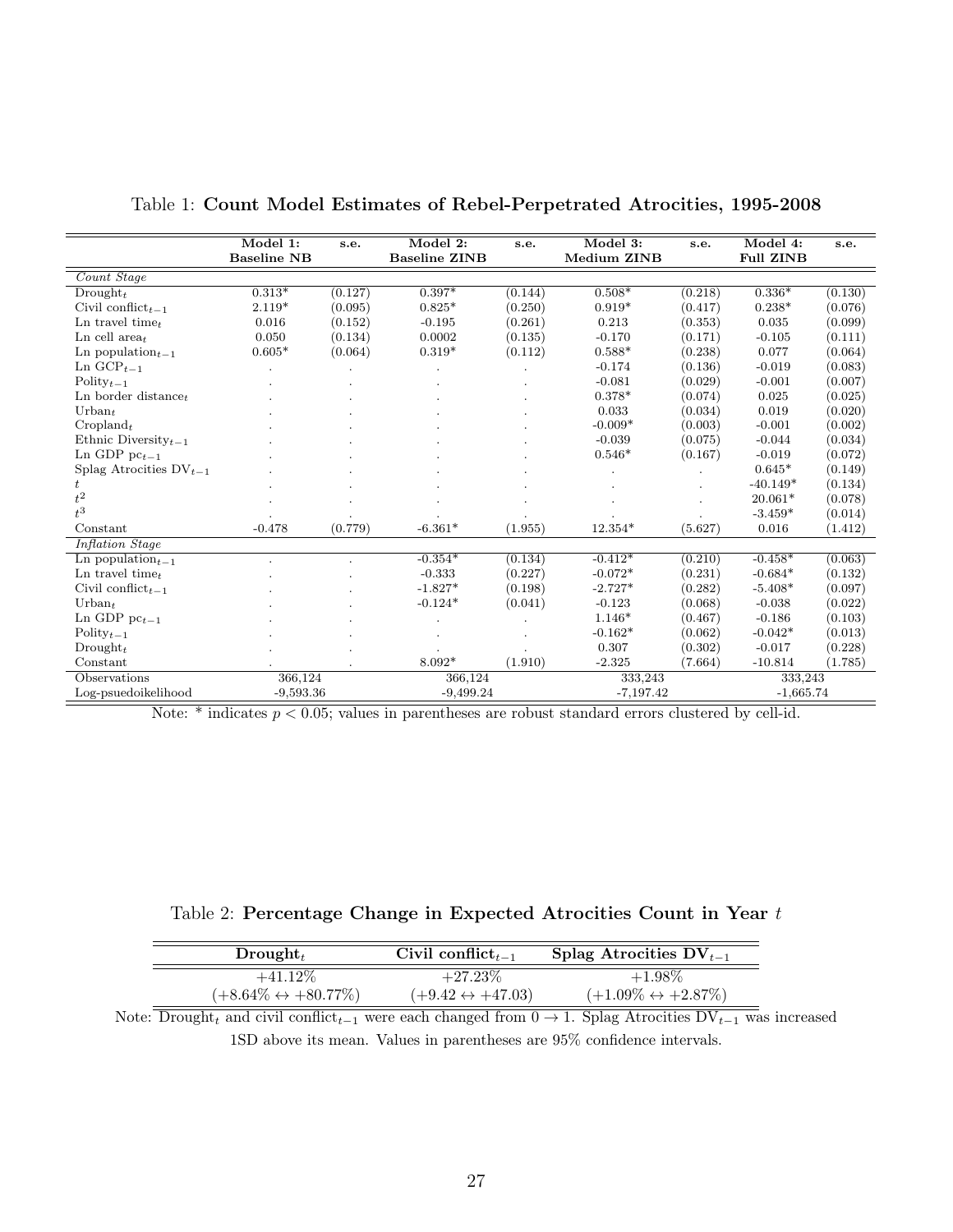increase in civil conflict<sub>t−1</sub> (+27.13%), and substantially larger than the effect of a 1SD change in a splag atrocities<sub>t−1</sub> (+1.98%). Hence, the first-differences presented in Table 2 indicate that the substantive effects of drought<sub>t</sub> are indeed sizable.

#### Robustness Tests

To evaluate the sensitivity of our findings, we examine a number of alternative specifications in the Supplemental Appendix. For these robustness tests, we estimate the "full" ZINB-specification presented in Table 1 and then assess the statistical significance of each drought coefficient estimate therein. To begin, we first separately verify that our results are robust to the inclusion of (i) year fixed effects and (ii) a spatially lagged dependent variable in inflation stage of our full ZINB-specification. We then assess whether our findings for  $\text{drought}_t$  are arising due to omitted variable bias, with particular regard to a selection of additional controls for a country's degree of ethnic fractionalization, polity $_{t-1}^2$ , a cell's annual temperature, each cell's (logged) level of annual precipitation, and cell-level government perpetrated atrocities<sub>t−1</sub>. Our primary conclusions remain after adding these additional controls.<sup>45</sup> We next evaluate an alternative operationalization of drought<sub>t</sub> by including the complete SPI (discussed above) in place of drought<sub>t</sub>. Our findings remain comparable when using this more graded measure of (extreme) local dryness.

Likelihood ratio tests favor the ZINB over the ZIP for all models in Table 1. Nevertheless, we also verify that our findings are robust to the latter. Our developing country sample is global, whereas the study of atrocities, as well as studies of the effects of climatic factors on political violence, have predominately focused on the African continent. Addressing this distinction, we find that our results are robust to an exclusive focus on the African continent. We likewise obtain positive and significant findings for drought, when using a dependent atrocities variable derived from the Georeferenced Events Dataset (GED; Sundberg and Melander, 2013) as opposed to our PITF-based measure. We next examine a model that uses a sample of all developing country "rural" grid-cells based upon whether urban land area

<sup>&</sup>lt;sup>45</sup>Though drought<sub>t</sub> is now only significant at the  $p < .10$  level.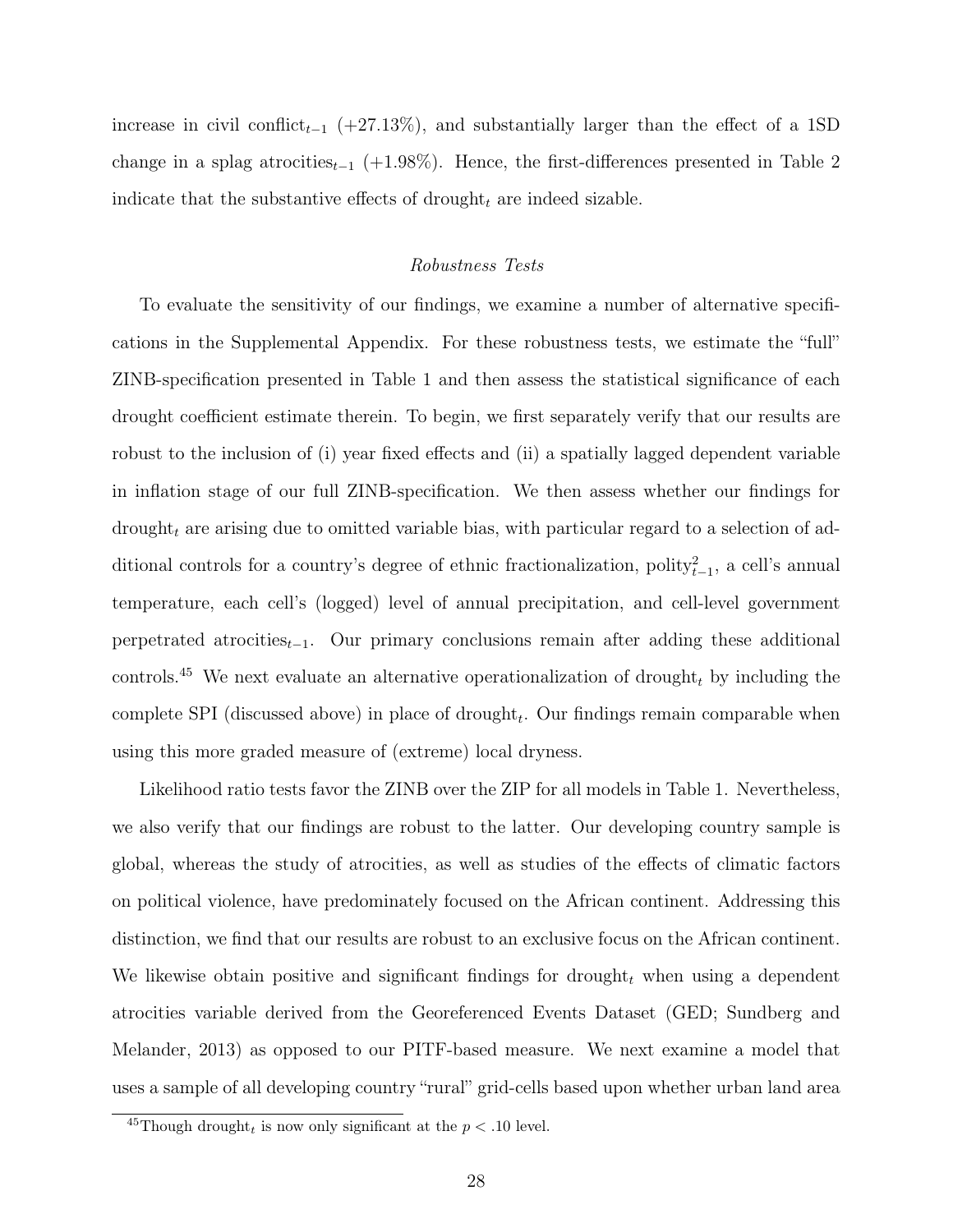is scarce to nonexistent, rather than based upon whether some positive amount of cropland is present. This robustness model indicates that our primary conclusions hold under this alternative threshold for a (rural) cell's inclusion in our sample. Lastly, we also evaluate the robustness of all models reported in Table 1 while including all developing country gridcells—and find that our conclusions are robust to these adjustments as well.

## Conclusion

This paper contends that droughts can increase the incidence of rebel-perpetrated atrocities against civilians in agricultural areas of developing countries. When severe droughts occur, our formal model posits that agriculture resources diminish, leading civilians to allocate more agricultural supplies for consumption, and to invest more in defending their diminishing supplies. In response, rebels will attempt to preempt civilians' defensive efforts by seeking to forcibly evict civilians from their homes and croplands. This strategy drives rebels to commit atrocities, as atrocities induce civilians to flee from their land or otherwise giveup food resources. After deriving these propositions formally, we empirically establish that droughts are a consistent positive indicator of rebel-perpetrated atrocities against civilians.

Our findings have a number of important implications for the study of violence against civilians. In recent years, the study of rebel-perpetrated atrocities has greatly benefited from numerous exceptional theories of the strategic dynamics underlying rebels' decisions to employ violence against civilians within conflict settings (e.g., Azam and Hoeffler, 2002; Wood, 2010; Fjelde and Hultman, 2014). Yet, as noted above, a high proportion of contemporary rebel-perpetrated atrocities not only occur predominantly within agricultural regions, but also transpire in locations that are not currently experiencing active fighting between rebels and government forces. To explain this variation, we develop a game-theoretic model that does not necessitate the existence of active civil conflict as a prerequisite for violence against civilians. Drawing on extant research concerned with the effects of climatic factors on conflict (e.g., Burke et al., 2009; Buhaug, 2010; Hendrix and Salehyan, 2012), we then find drought to be an important causal mechanism in promoting atrocities in rural developing areas.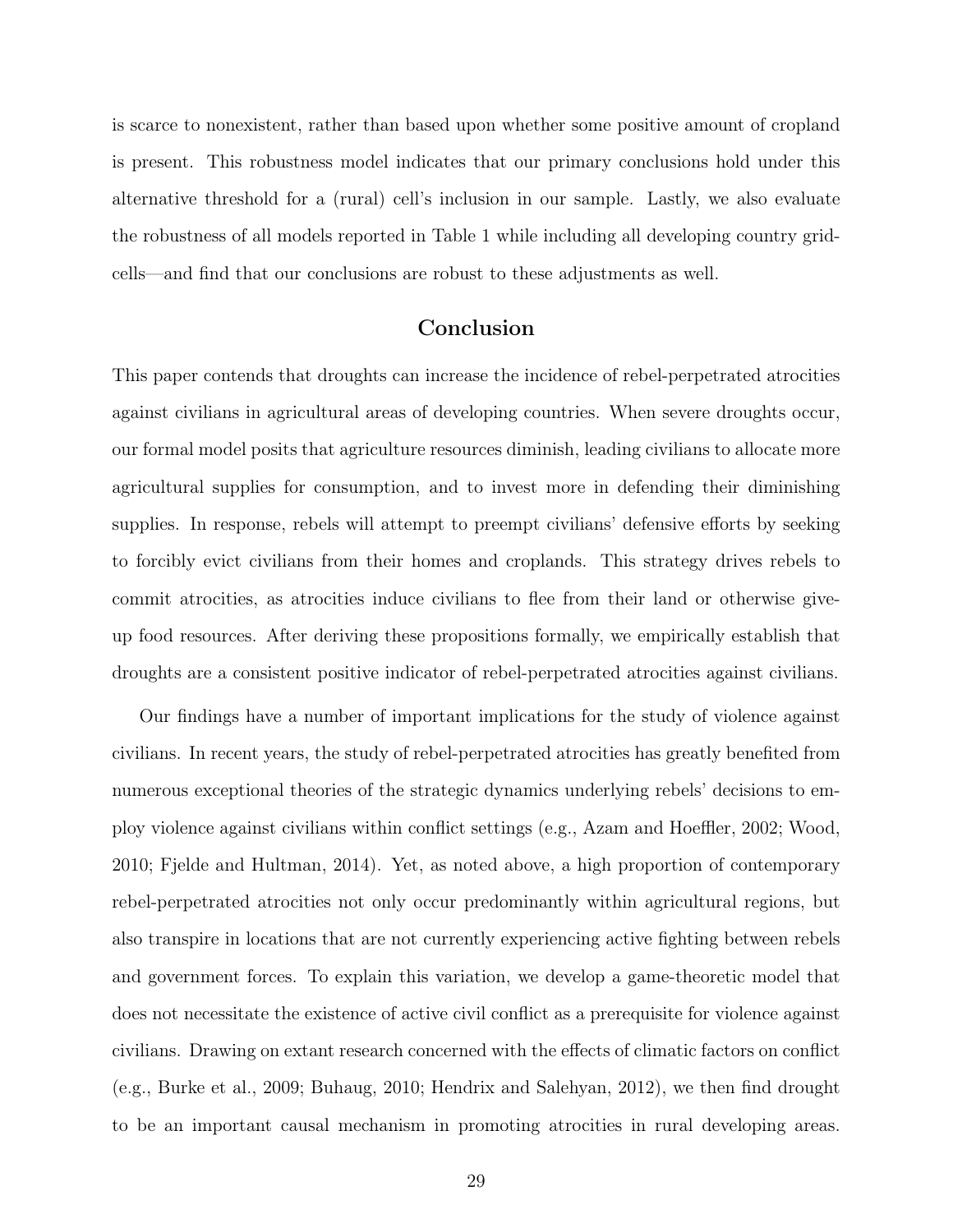These contributions represent an important step forward in advancing our understandings of political violence and the factors governing its variation.

Given the likelihood of more severe global droughts in future years due to climate change (Vidal, 2013), the identified linkages between droughts and atrocities also have important policy relevance. Indeed, this study has not only identified a salient predictor of atrocities, but has also illuminated a possible mechanism by which a subset of atrocities could be ameliorated; through better drought preparedness and agricultural assistance within atrocity prone regions of the world. Our findings also suggest that improved food security may more generally help regions avoid atrocities both during and between periods of active fighting. A key insight of our theory is that food insecurity, and drought-based shocks to food security, can undermine food access, which in turn increases rebel forces' pursuit of violence against civilians and the levels of civilian resistance in response to such tactics. These trends are apt to grow in the future, as the effects of climate change increasingly undermine food security in the developing world. As such, the study of climate change's varied effects on atrocities against civilians represents an especially compelling area for future research.

## Acknowledgments

We wish to thank the Journal of Politics editorial team (and William Reed in particular), as well as three anonymous reviewers, for their helpful comments and suggestions.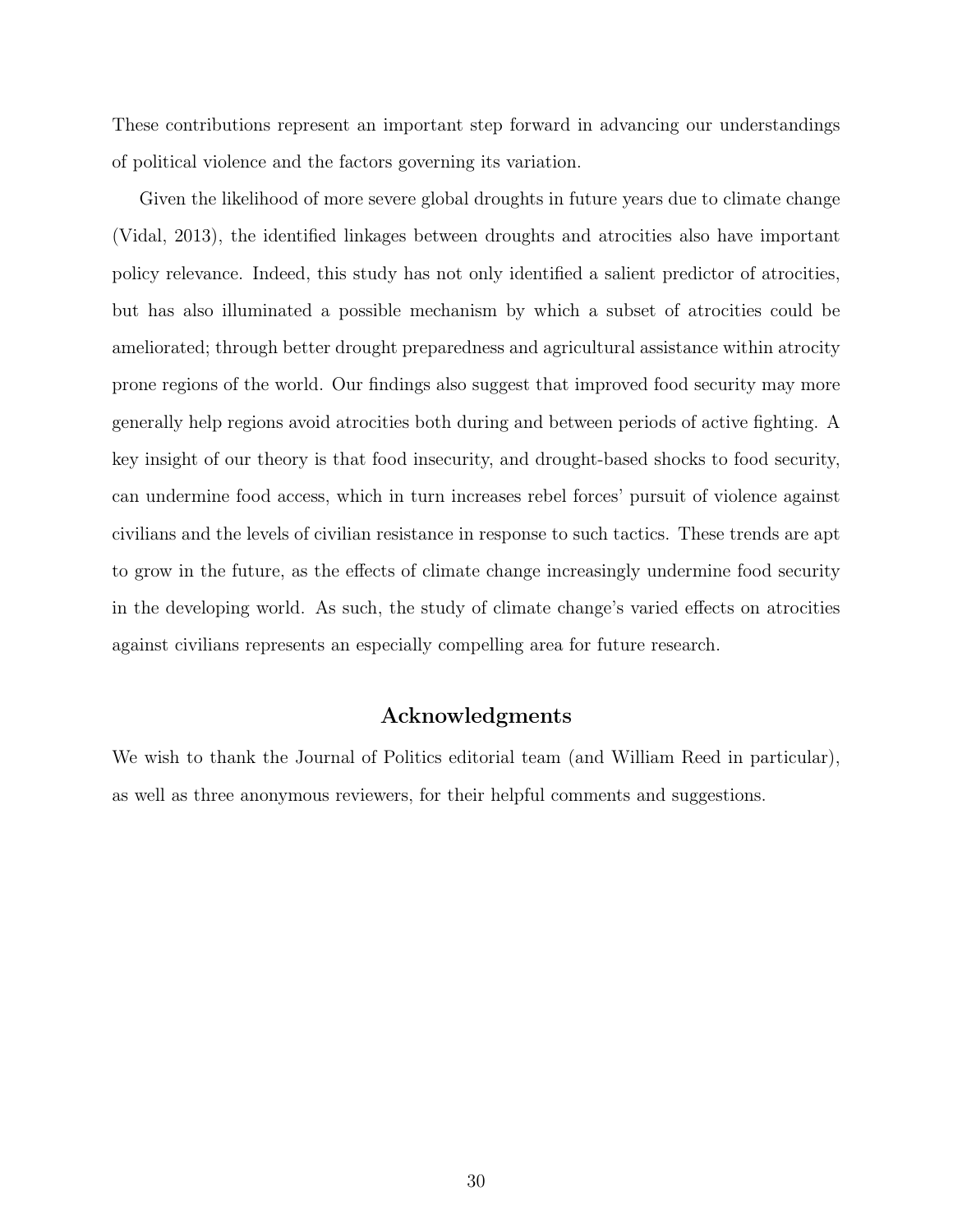### References

- Arrow, K. J., H. B. Chenery, B. S. Minhas and R. M. Solow. 1961. "Capital-Labor Substitution and Economic Efficiency." The Review of Economics and Statistics 43(3):225–250.
- Azam, Jean-Paul and Anke Hoeffler. 2002. "Violence Against Civilians in Civil Wars: Looting or Terror?" Journal of Peace Research 39(4):461–485.
- Bagozzi, Benjamin E. 2015. "Forecasting Civil Conflict with Zero-Inflated Count Models." Civil Wars 17(1):1–24.
- Bates, Robert H. and Steven A. Block. 2013. "Revisiting African Agriculture: Institutional Change and Productivity Growth." Journal of Politics 75(2):372–384.
- Bontemps, Sophie, Pierre Defourny and Eric Van Bogaert. 2009. "Globcover 2009. Products Description and Validation Report." European Space Agency.
- Buhaug, Halvard. 2010. "Climate not to blame for African civil wars." Proceedings of the National Academy of Science 107(38):16477–16482.
- Burke, M., E. Miguel, S. Satyanath, J. Dykema and D. Lobell. 2009. "Warming Increases the Risk of War in Africa." Proceedings of the National Academy of Science 106:20670–20674.
- Chongkittavorn, K. 2004. "One Decade and a Year of Violence in the Southern Border: Mysteries of the Problem and Solution." Paper, Faculty of Humanities & Social Science, Pattani University.
- Cutler, Peter. 1986. "The response to drought of Beja famine refugees in Sudan." Disasters 10(3):181–188.
- Davis, Anthony. 2005. "No End in Sight for Southern ThailandŠs Escalating Insurgency." Jane's Intelligence Review, March 2005.
- Eck, Kristine and Lisa Hultman. 2007. "One-Sided Violence Against Civilians in War: Insights from New Fatality Data." Journal of Peace Research 44(2):233–246.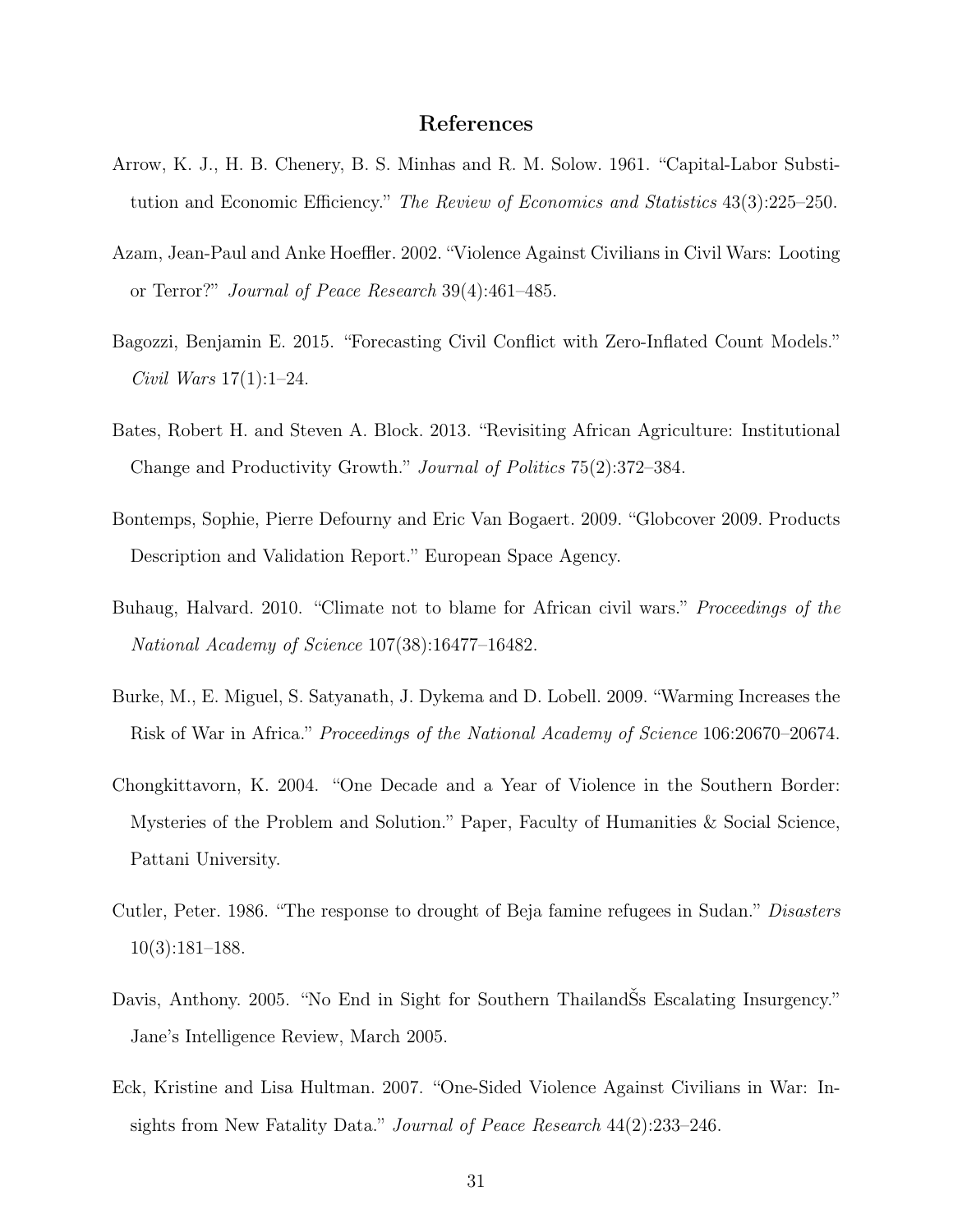- Fjelde, Hanne. 2015. "Farming or Fighting? Agricultural Price Shocks and Civil War in Africa." World Development 67:525–534.
- Fjelde, Hanne and Lisa Hultman. 2014. "Weakening the Enemy: A Disaggregated Study of Violence against Civilians in Africa." Journal of Conflict Research 58(7):1230–1257.
- Gitlitz, John S and Telmo Rojas. 1983. "Peasant Vigilante Committees in Northern Peru." Journal of Latin American Studies 15(1):163–197.
- Gregory, Christopher. 2013. The Modern Anthropology of India: Ethnography, Themes and Theory. Abington, UK: Routledge chapter Chhattisgarh: At the Crossroads.
- Hansen, Stig Jarle. 2013. Al-Shabaab in Somalia: The History and Ideology of a Militant Islamist Group, 2005-2012. London, UK: Hurst and Co.
- Hegre, Haavard, Gudrun Ostby and Clionadh Raleigh. 2009. "Poverty and Civil War Events: A Disaggregated Study of Liberia." Journal of Conflict Resolution 53(4):598–623.
- Helbardt, S. 2011. "Deciphering Southern Thailand's Violence: Organisation and Insurgent Practices of BRN-Coordinate." Ph.D. thesis, University of Passau, Germany.
- Hendrix, Cullen S. and Hen-Jan Brinkman. 2013. "Food Security and Conflict Dynamics." Stability: Internatioal Journal of Security and Development 2(2).
- Hendrix, Cullen S. and Idean Salehyan. 2012. "Climate Change, Rainfall, and Social Conflict in Africa." Journal of Peace Research 49(1):35–50.
- Henk, Daniel W. and Martin Revayi Rupiya. 2001. Funding Defense: Challenges of Buying Military Capability In Sub-Saharan Africa. Carlisle, PA: U.S. Army War College.
- Hultman, Lisa. 2007. "Battle Losses and Rebel Violence: Raising the Costs for Fighting Terrorism and Political Violence." Terrorism and Political Violence 19(2):205–222.
- ISI. 2012. "ISI Developing Countries." http://www.isi-web.org/component/content/ article/5-root/root/577-developing2012.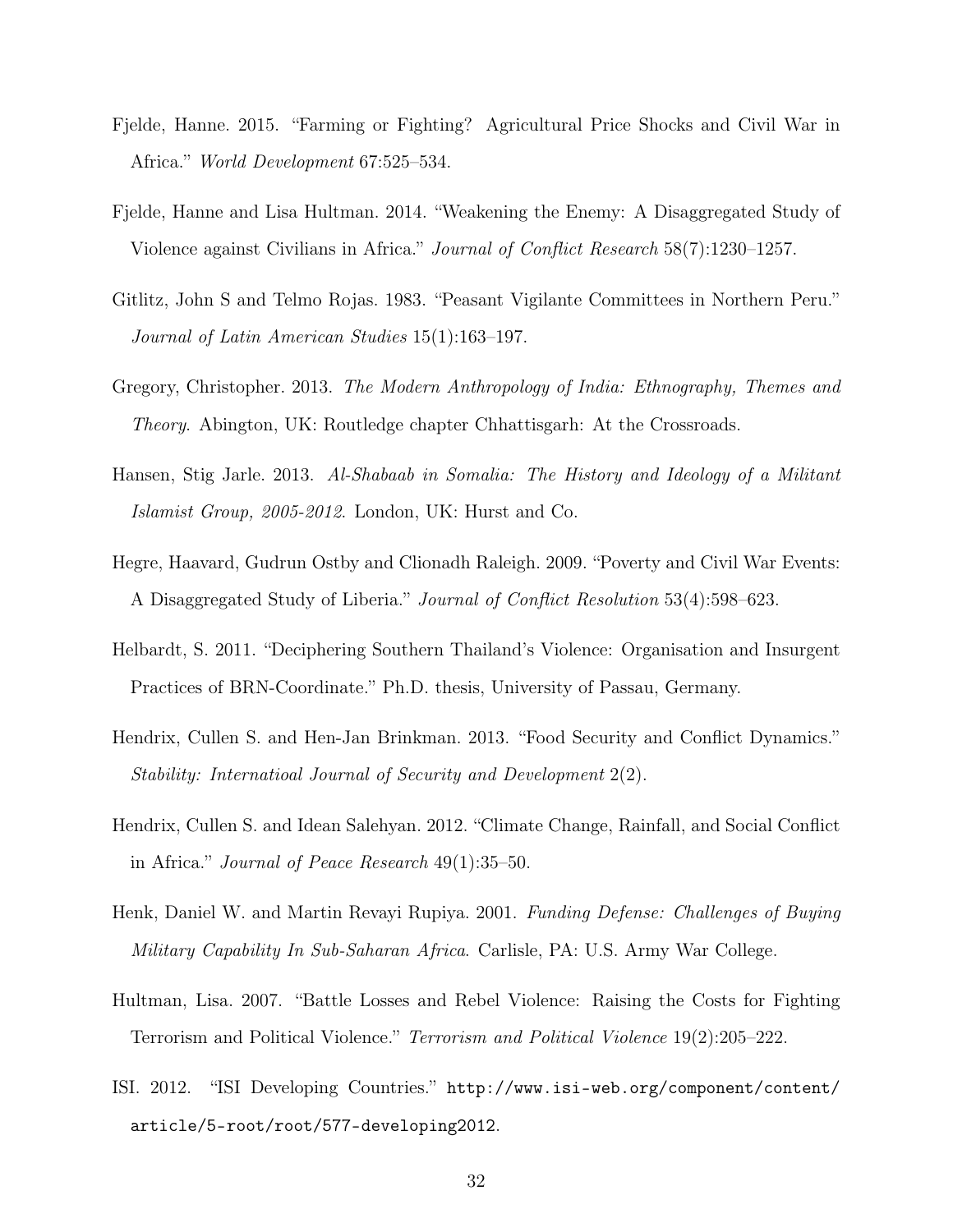- Janchitfah, S. 2004. Violence in the Mist: Reporting on the Presence of Pain in Southern Thailand. Bangkok: Kobfai Publishing Project.
- Kalyvas, Stathis N. 2006. The Logic of Violence in Civil War. Cambridge: Cambridge University Press.
- Keen, David. 2005. Conflict and Collusion in Sierra Leone. Suffolk: James Currey.
- Koren, Ore. 2014. "Military Structure, Civil Disobedience, and Military Violence." Terrorism and Political Violence 26(4):688–712.
- Marshall, M. G., T. R. Jaggers and K. Gurr. 2013. "Polity iv project: Political regime characteristics and transitions, 1800-2012." Technical Report.
- Mkandawire, Thandika. 2002. "The Terrible Toll of Post-Colonial 'Rebel Movements' in Africa: Towards an Explanation of the Violence against the Peasantry." Journal of Modern African Studies 40(2):181–215.
- Mkutu, Kennedy. 2001. "Pastoralism and conflict in the Horn of Africa." Africa Peace Forum/Saferworld/University of Bradford.
- National-Statistics-Office. 1985. "Statistical Yearbook of Thailand, 1985." Bangkok: Office of the Prime Minister.
- Nordhaus, William D. 2006. "Geography and macroeconomics: New data and new findings." Proceedings of the National Academy of Sciences 103(10):3150–3517.
- NREGA. 2010. "NREGA annual reports 2004-2010." Ministry of Rural Development.
- Pandita, Rahul. 2011. *Hello, Bastar: the untold story of India's Maoist movement*. Chennai: Tranquebar Press.
- PITF. 2009. "Political Instability Task Force Worldwide Atrocities Event Data Collection Codebook Version 1.0B2." Version: pitf.world.19950101-20130930.csv.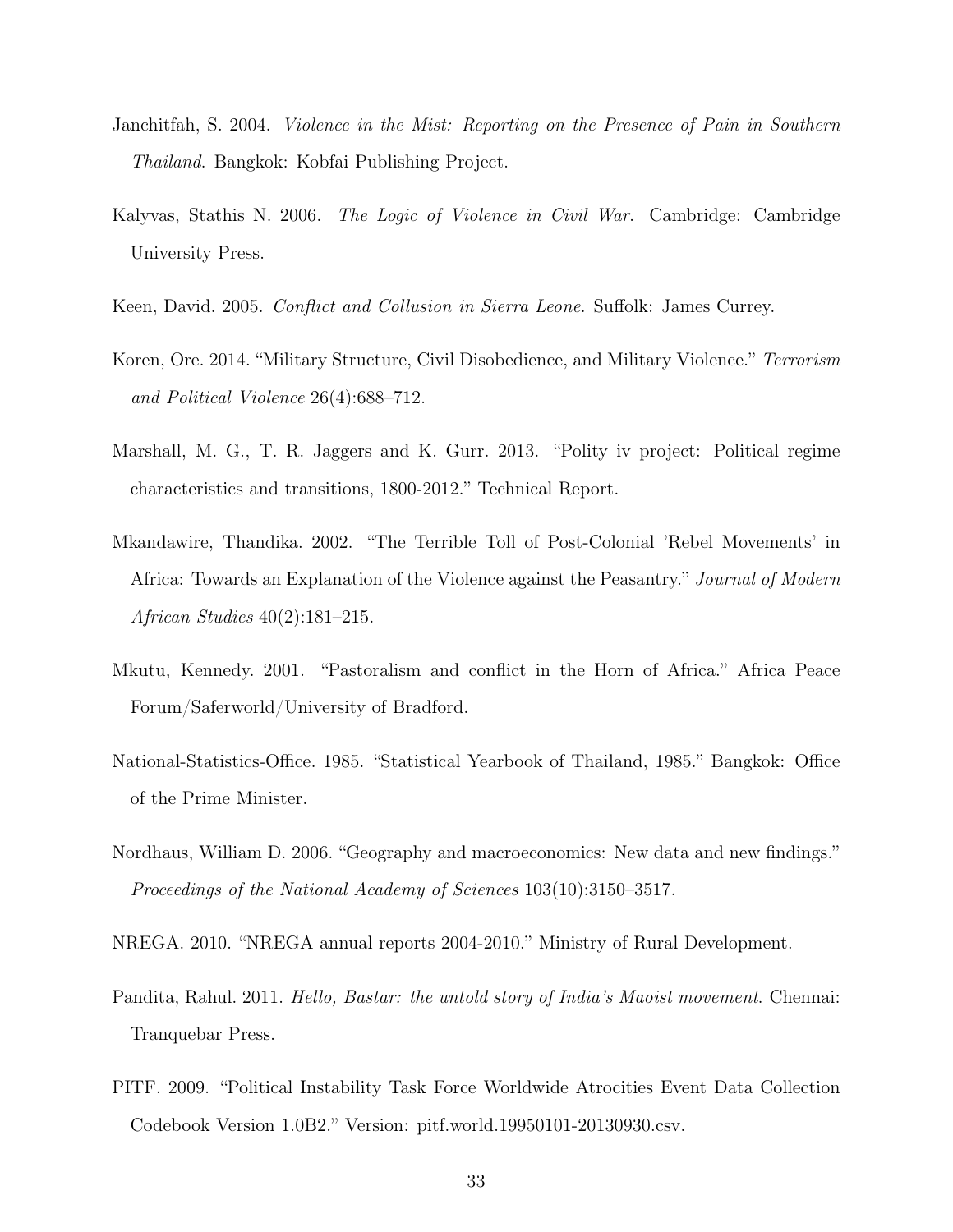- Rattanachaya, K. 2004. Revealing the Igniting of the Southern FireŮEstablishing a Pattani State. Bangkok: Phichit Printing.
- Roncoli, Carla, Keith Ingram and Paul Kirshen. 2001. "The costs and risks of coping with drought: livelihood impacts and farmers' responses in Burkina Faso." Climate Research 19:119–132.
- Salehyan, Idean, David Siroky and Reed M. Wood. 2014. "External Rebel Sponsorship and Civilian Abuse: A Principal-Agent Analysis of Wartime Atrocities." International Organization 68(3):633–661.
- Shankar, P. 2006. Yeh Jungle Hamara Hai. Delhi, India: New Vistas.
- Singh, Parakash. 2006. The Naxalite Movement in India. New Delhi, India: Rupa Publications Ltd.
- Skaperdas, Stergios. 1996. "Contest Success Functions." Economic Theory 7(2):283–290.
- Srirai, S. 2008. "The BRN-Coordinate Movement and the Insurgency in the 3 Border Provinces and 4 Districts of Songkhla Province in the Period 2005-2007." PhD dissertation, National Defence College, Thailand.
- Sundberg, Ralph and Erik Melander. 2013. "Introducing the UCDP Georeferenced Event Dataset." *Journal of Peace Research* 50(4):523–532.
- Theisen, Ole Magnus, Nils P Gleditsch and Halvard Buhaug. 2013. "Is climate change a driver of armed conflict?" Climatic Change 117:613–625.
- Tollefsen, Andreas Forø, Håvard Strand and Halvard Buhaug. 2012. "PRIO-GRID: A Unified Spatial Data Structure." Journal of Peace Research 49(2):363–374.
- Ulfelder, Jay. 2012. "Forecasting Onsets of Mass Killing." Paper prepared for presentation at the annual Northeast Political Methodology Meeting.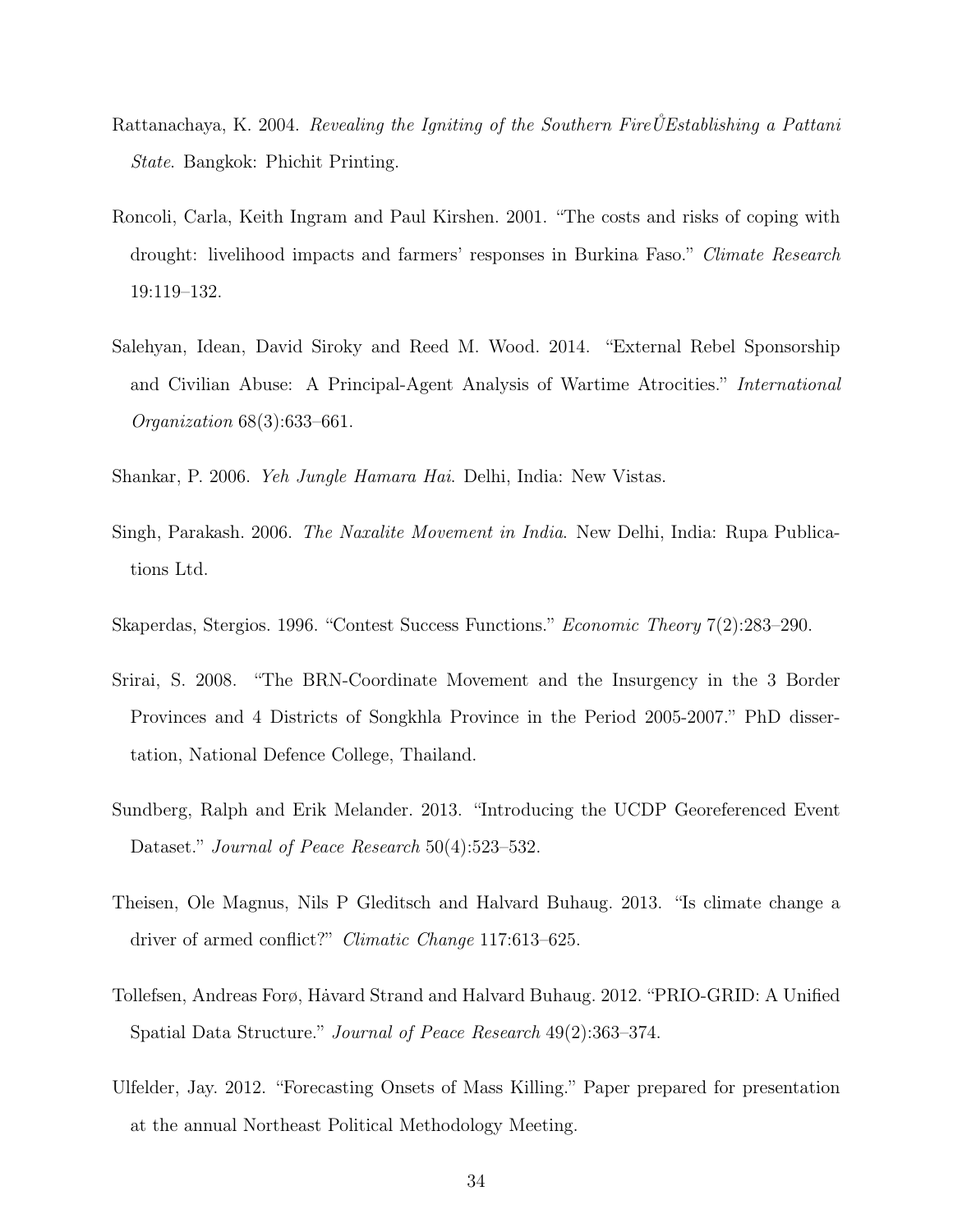- Urdal, Henrik. 2008. "Population, resources and violent conflict: a sub-national study of India 1956-2002." Journal of Conflict Resolution 52(4):590–617.
- Valentino, Benjamin, Paul Huth and Dylan Balch-Lindsay. 2004. "'Draining the Sea:' Mass Killing and Guerilla Warfare." International Organization 58(2):375–407.
- Vidal, John. 2013. "Climate change will hit poor countries hardest, study shows." The Guardian. 9/27/2013.
- Weinstein, Jeremy M. 2005. "Resources and the Information Problem in Rebel Recruitment." Journal of Conflict Resolution 49(4):598–624.
- Weinstein, Jeremy M. 2007. *Inside Rebellion: The Politics of Insurgent Violence*. Cambridge, UK: Cambridge University Press.
- Wischnath, Gerdis and Halvard Buhaug. 2014. "Rice or riots: On food production and conflict severity across India." Political Geography 43:6–15.
- Wood, Reed M. 2010. "Rebel Capability and Strategic Violence Against Civilians." Journal of Peace Research 47(5):601–614.
- Wood, Reed M. and Christopher Sullivan. 2015. "Doing Harm by Doing Good? The Negative Externalities of Humanitarian Aid Provision during Civil Conflict." Journal of Politics 77(3):736–748.
- Wood, Reed M. and Jacob D. Kathman. 2013. "Too Much of a Bad Thing? Civilian Victimization and Bargaining in Civil War." British Journal of Political Science 44(3).
- Wood, Reed M., Jacob D. Kathman and Stephen E. Gent. 2012. "Armed Intervention and Civilian Victimization in Intrastate Conflicts." Journal of Peace Research 49(5):647–660.
- World Bank. 2012. World Development Indicators 2012. World Bank Publications.